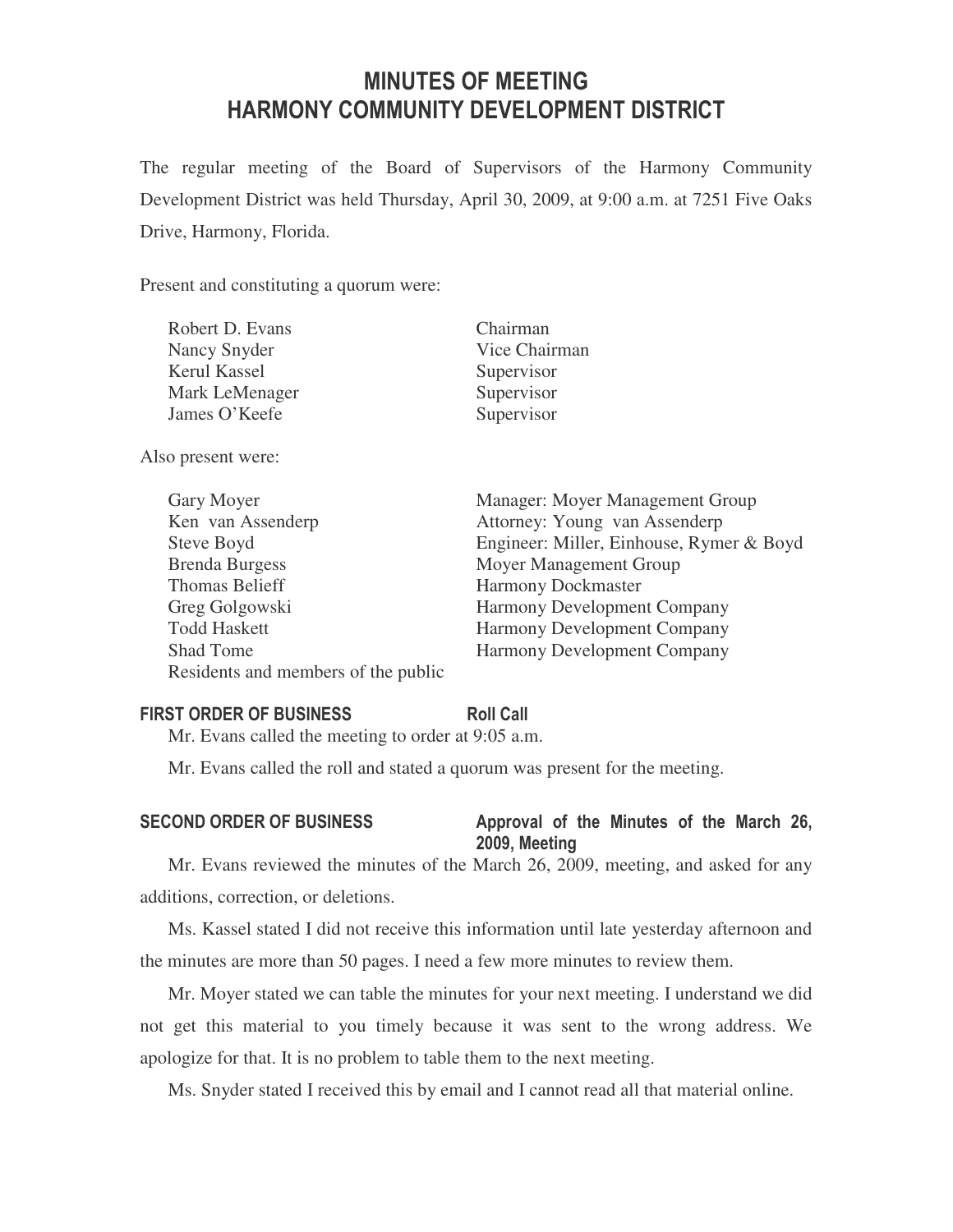Mr. Moyer stated those minutes are important because of the bid process and other issues, so I think deferring their approval is the best course of action.

# THIRD ORDER OF BUSINESS District Manager's Report

# **A. Financial Statements**

Mr. Moyer reviewed the financial statements, included in the agenda packet and available for public review in the District Office during normal business hours.

Mr. Moyer stated I distributed a supplement on the assessment collection schedule. We are 89% collected with the April disbursement.

Mr. LeMenager asked is the remaining 11% mainly the developer's monthly payments?

Mr. Moyer stated no, there is a separate budget item for off-roll assessments. This chart is for on-roll assessments only. The off-roll assessment is behind one month due to a timing issue. Regarding the 11%, we may get another disbursement from the tax collector shortly. If not, that goes through the tax certificate process. In early June, tax certificates will be sold and that is usually how we collect the balance of our assessments.

Ms. Kassel asked why is our salary payroll so much higher than what we budgeted?

Mr. Moyer stated when we budgeted that amount, we had not determined how much the salary would be and we did not include benefits.

Ms. Snyder asked are benefits paid on the gross amount, like insurance?

Mr. Moyer stated after we determined the salary, we had to add FICA and insurance and other benefits and payroll taxes.

Ms. Kassel stated in the first four months, we spent \$13,281 over budget.

Mr. LeMenager stated a positive number means we are under budget, so that is good.

Mr. Moyer stated we did not hire Mr. Belieff as early in the fiscal year as we anticipated. What we budgeted is less than what we actually end up with now, so your budget going forward will accurately reflect salary and benefits.

Ms. Kassel stated in next budget year, we should include higher amounts for things like the equipment and pools and so forth.

Mr. Moyer stated we will discuss all that in May when we discuss the budget.

## **B. Invoice Approval #108 and Check Run Summary**

Mr. Moyer reviewed the invoices and check summary and requested approval.

Mr. LeMenager stated in January and February, the management company charged us double for field operation services.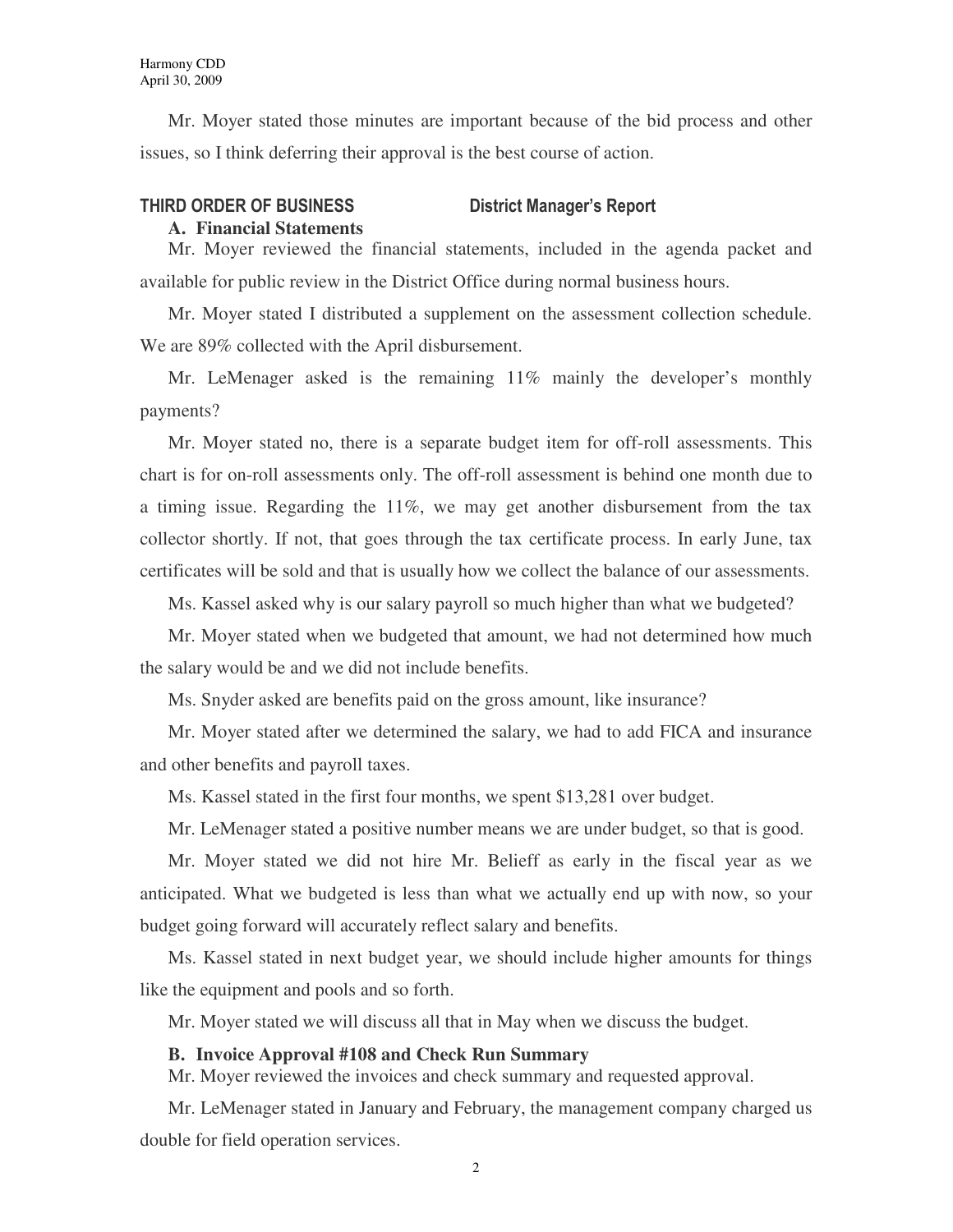Mr. Moyer stated that is for Mr. Belieff's payroll.

Mr. LeMenager stated it is the same amount as included in the regular bill. Are we being double billed?

Mr. Moyer stated they are for January and February.

Mr. LeMenager stated my only other comment related to expenses, the one area we have exceeded our budget is legal services this year. We are already over our budget amount for the entire year.

Mr. Evans stated that is directly related to the requests of this Board. Anytime you ask counsel for an opinion or to write a memorandum or to research something, that is in addition to what we budget for legal services. We spent a lot of time going through the bid process for landscaping and reviewing contracts. That process lasted over several months. This Board requested a significant amount of legal work. We also worked on some of our policies during this fiscal year, and we requested all that work. We need to take that into consideration when we budget for legal services.

Mr. Moyer stated it is difficult because we do not know what issues will come up during the year. The amount that was budgeted for this fiscal year includes normal legal representation, attending these meetings and things of that nature. We adopted a couple rules this year, and the bid process was much more complex than we expected. I would not expect next that we will have these types of legal fees. If an issue comes up for this Board that requires legal input, it may end up being a higher amount than what is budgeted.

Mr. Evans stated we need to be mindful that anytime we request something, there is a fee associated with it.

> On MOTION by Ms. Snyder, seconded by Mr. O'Keefe, with all in favor, approval was given to the invoices as presented.

### **C. Report on Number of Registered Voters – 383**

Mr. Moyer stated Chapter 190, Florida Statutes, requires the District to obtain annually the number of registered voters from the Supervisor of Elections. The reason is to track whether or not we have more than 250 registered voters. If so, after six years, we start a conversion process, which this Board has already started converting the way we elect Supervisors, going from a landowner election to a qualified elector process. Once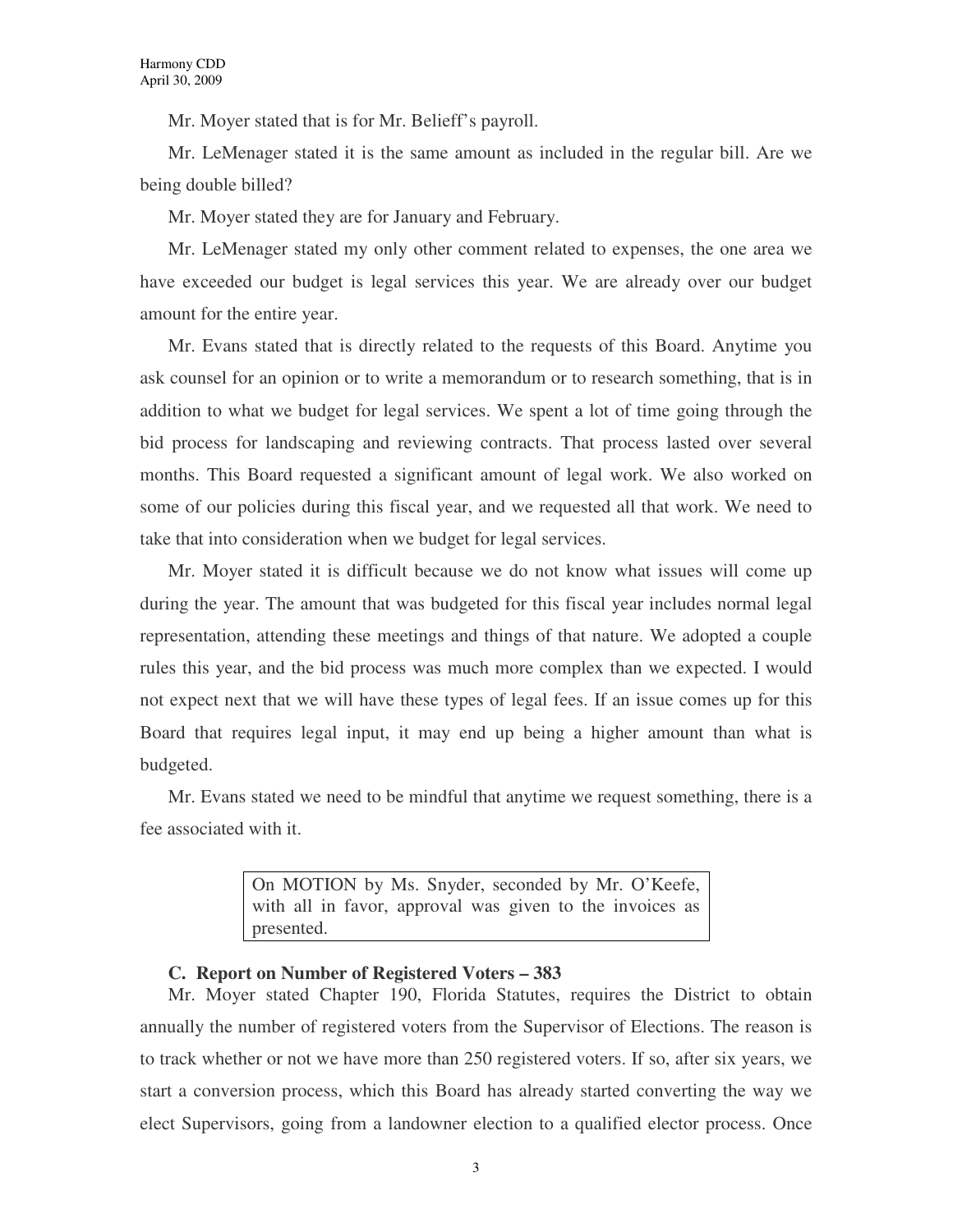you have met the thresholds, Chapter 190, F.S., does not say we need to stop doing this. This is for your information. It gives you a gauge of how many people are in the community and at what rate the community is growing. We need to enter this into the public record and there is no action that is required of the Board.

Mr. LeMenager asked what was the number last year?

Ms. Kassel asked is there a way to determine the current number of residents who live here?

Mr. Moyer stated there is a way of estimating that. You can take the number of units that have structures on them and multiply by a number. In a normal community with children, it is 2.9 to 3.3. That is about the only way we can estimate it.

Ms. Kassel stated we have so many vacancies so that is not an accurate number.

Ms. Burgess stated last year there were 381 registered voters.

### **D. Discussion of Copying Charges**

Mr. Moyer stated Ms. Kassel mentioned at our last meeting that there were a lot of costs related to copying. We provided you with a report. Based on these agenda packages that we print and send to Supervisors and people we need to make a filing with at the State and County level, we end up with about 5,000 copies a month. Severn Trent bills at \$.20 a copy. One thing the Board can consider is, the bulk of these agenda packages is the invoices. We can continue to put them in the agenda packages. We can send one copy to the Harmony project and you can all review them at your leisure, or we can send it to you in a pdf file and you can review them on your computer. We do not want to send you 180+ pages every month. If you have specific categories of invoices that you are concerned about, we can include only those. There are normal recurring invoices for management fees and others that do not change much from month to month. We will entertain anything you suggest to reduce copying charges.

Ms. Snyder asked what if we sent one copy to the staff at Harmony and they copied them for us?

Mr. Evans stated we are just shifting costs to the development company, and it is really the District's obligation to provide this information. I like the way we have it so we can carry the whole package with us. We may not have the opportunity to review everything at the computer. When I get that much information on my computer, I need to print it and review it page by page, plus it gives us a permanent record that we can carry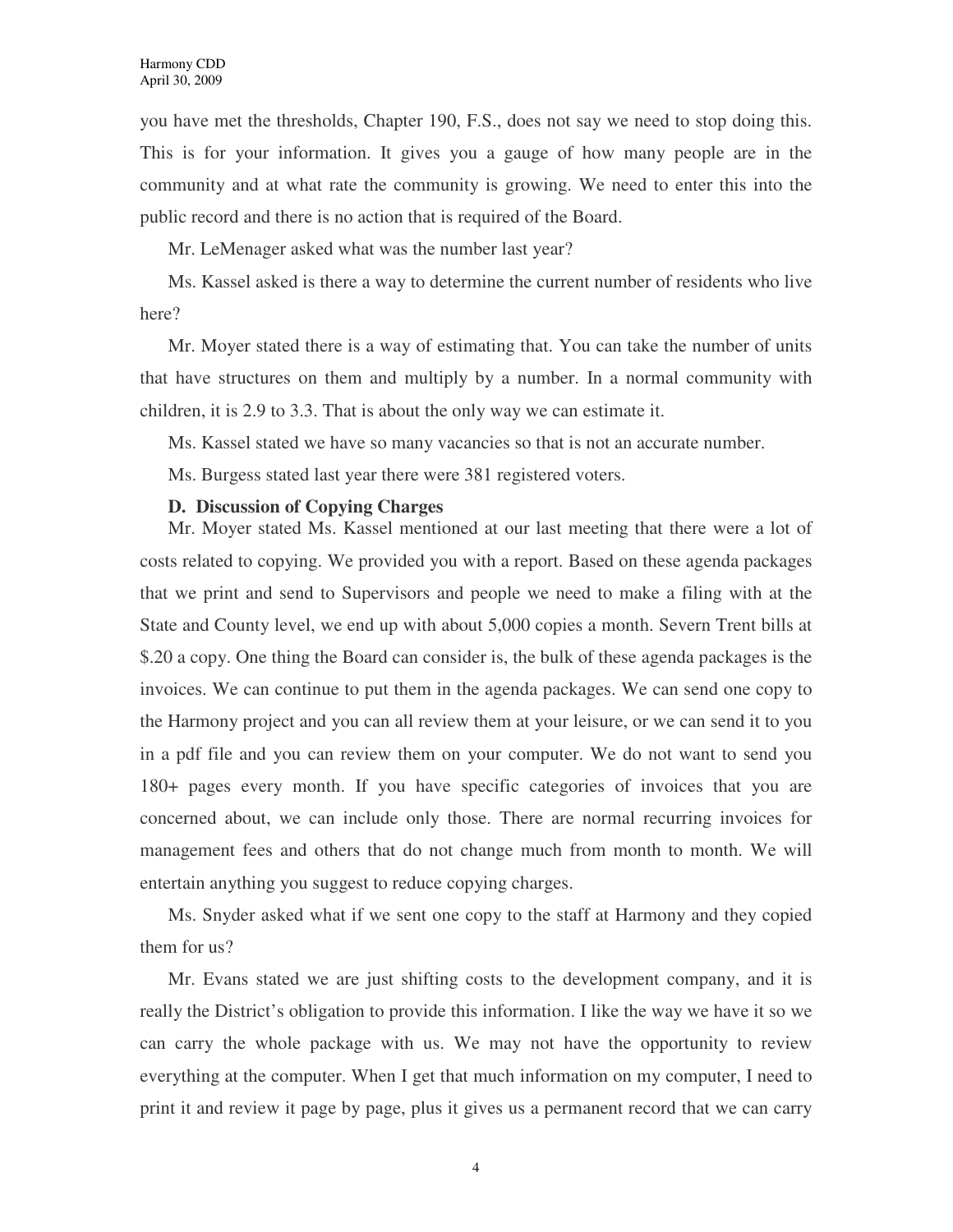that is far more mobile. I think we continue to send the agenda packages here for the other four members.

Mr. LeMenager stated I am more than pleased to get the invoices via pdf. I just printed a few to bring to the meeting. I do understand that is not preferable to some, but you can save one set for me.

Ms. Kassel stated you can save mine, too. We are supposed to be an environmentally intelligent community, and using all this paper is not environmentally intelligent. Although I find it difficult to review them online, I think it is the right thing to do.

Ms. Snyder stated I can review the invoices online but I want the rest in a package.

Mr. LeMenager stated I agree. I understood we would get everything else in a package and we can just review the invoices online.

Mr. Moyer stated we will still prepare a full package for Mr. Evans and Mr. O'Keefe and we will separately email invoices to Mr. LeMenager, Ms. Snyder and Ms. Kassel.

Ms. Kassel stated please explain agency mailings.

Mr. Moyer stated this material needs to go to the County for their records.

Ms. Burgess stated copies also go to the auditor and to our office because a copy of these records has to be kept in Osceola County.

Ms. Kassel stated it should actually be 14 agenda packages instead of 10.

Ms. Burgess stated yes, and there are also some associated photocopying if I have to make additional copies of the agenda or additional handouts. There are copies that staff will make of other items, but that number is minimal.

#### **E. Sidewalk Proposal**

Mr. Moyer stated a couple meetings ago, there was an issue raised about the sidewalks and some of them that needed to be grinded. Mr. Boyd identified the ones that are the most critical. That work has been done. I distributed a proposal for the rest of the sidewalks. You do not need to take action on this today unless you think there is urgency. The amount is about \$5,300. When we went through the process of trying to get bids on this work before, they were substantially higher. This is the company that did the first iteration of grinding sidewalks. The feedback that I have received is that it is being done professionally, it looks good, and we are addressing these liability concerns. If you want to defer this, we can include it in the 2010 budget. If you think there is urgency to move on this immediately, this proposal is for your consideration.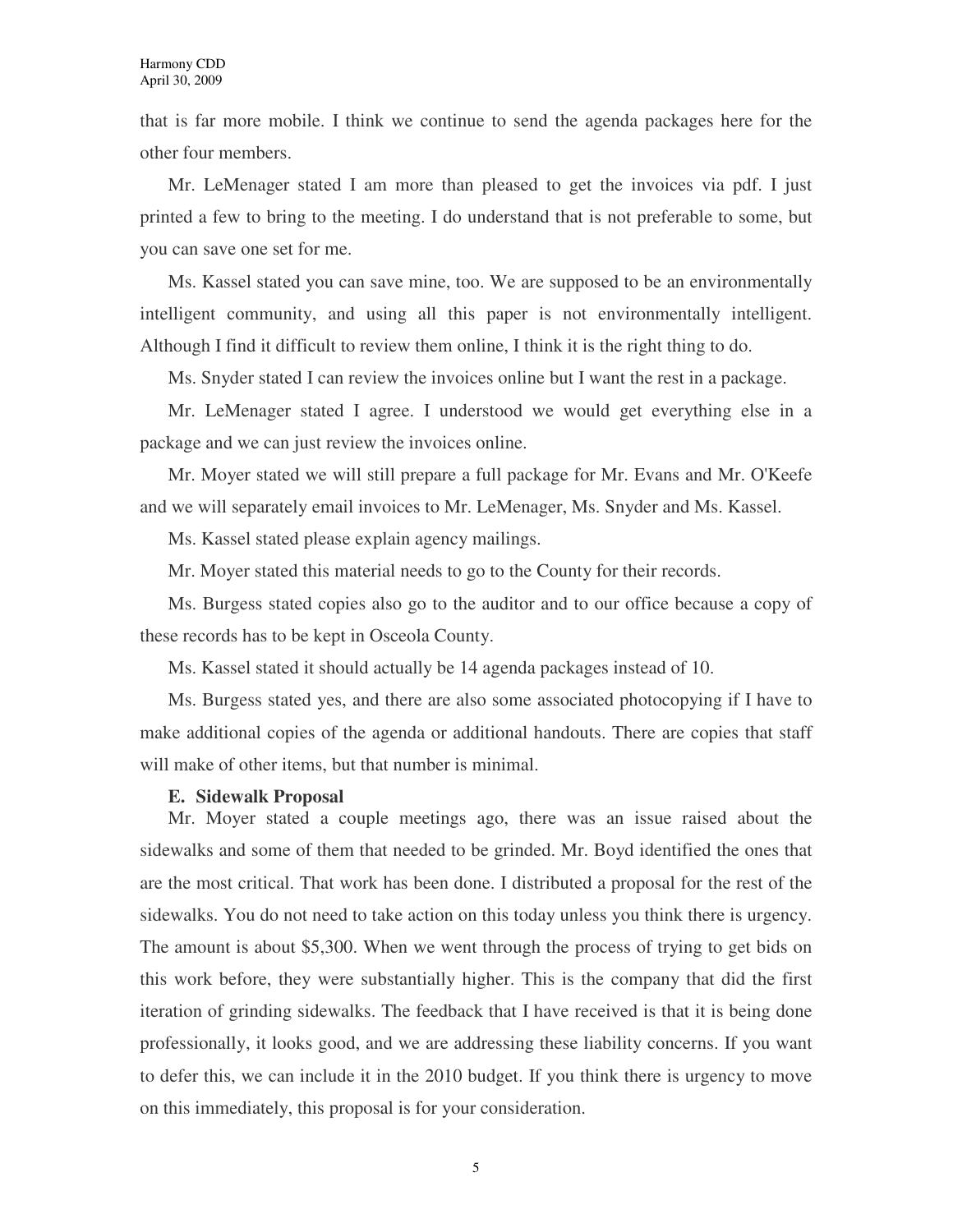Mr. Evans asked does this proposal identify the ones that you would classify as critical stage?

Mr. Moyer stated there are 146 locations and it is a comprehensive review that was done not only by Mr. Boyd but the person who provided this proposal. He walked the community and identified those areas as well. It will put us in good shape if we proceed to have the work done.

Mr. LeMenager asked is there a good time of the year to do it? Does it make sense to do it before storm season or wait until after?

Mr. Moyer stated I do not think it is dependent on the time of year. You can do it at anytime of the year. I am a little concerned and perhaps there is some urgency that I have overlooked. FMS is an individual who has worked for me for a long time as the field manager in Celebration and other Districts. He is not doing this work but his son is doing this work, who is going to FSU in the fall. As I understand, he is doing a good job.

Ms. Snyder stated for \$5,300, we should get this done.

Ms. Kassel asked who performed the most recent work?

Mr. Moyer stated this young man.

On MOTION by Ms. Kassel, seconded by Ms. Snyder, with all in favor, approval was given to the FMS proposal for sidewalk repairs in the amount of \$5,256.

# FOURTH ORDER OF BUSINESS FOURTH ORDER OF BUSINESS

Mr. Moyer stated I distributed the material Mr. van Assenderp provided to me for the contract for legal services. I also provided to you the fees that are charged by firms that are active in providing legal representation to CDDs. It is a specialty area and you need to have an attorney that is familiar with what is happening with CDDs. There are not a lot of firms engaged in that type of representation. The chart shows the hourly rates that are charged by the four firms that are active in central Florida.

Mr. van Assenderp stated I sent a letter and draft of the agreement separately to the Board members as well.

Ms. Kassel asked is the draft contract any different than what we were given last month?

Mr. van Assenderp stated it is essentially the same. We stopped charging costs for meals and we lowered the rate for mileage and attorney travel time. The language should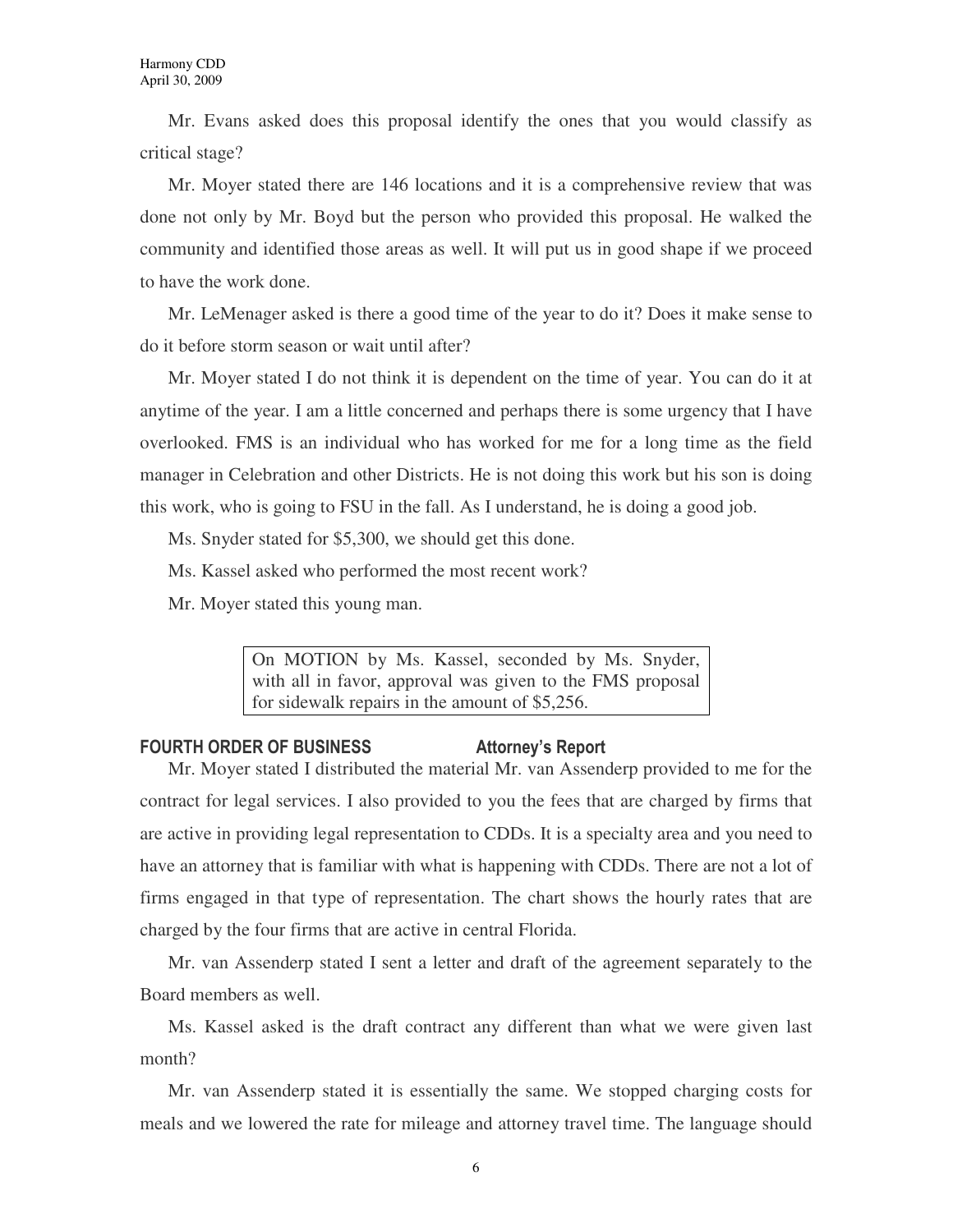be the same. The noteworthy changes were summarized in my cover letter. Your primary attorney will be Mr. Qualls at a very low hourly rate.

Mr. LeMenager stated I did note that you suggested an alternative of a fixed monthly amount. What amount would you have in mind?

Mr. van Assenderp stated I do not have one in mind. We can pull an average of what we anticipate along with comments from Mr. Evans and Mr. Moyer. That would be a fixed charge each month. Anything that exceeds that will be at the hourly rate, but that is essentially what we are doing now. If we have a flat monthly fee, the invoice will be for services rendered but we will include a narrative each month of time spent and services provided. At the end of each year, you will be able to make a good faith assessment to make a change up or down with the flat rate. The flat rate does not cover rulemaking or litigation or special requests.

Mr. LeMenager stated I would not mind seeing a number for purposes of budgeting, which we will start next month.

Mr. van Assenderp stated that will need to include Mr. Moyer's involvement and it will be my pleasure to send you that information.

Mr. Evans stated we drive these fees. Even if he quotes a flat fee, and we keep asking him for things that are not included in the flat rate, it will still be on an hourly basis. Either way, we are still paying for the services we receive.

Mr. van Assenderp stated I am not suggesting that one way is not better than the other, but both are available.

Mr. Evans stated I am very comfortable with the agreement you proposed. I have had the pleasure of working with you for a number of years. I have also worked with other counsel that is nowhere near as thorough and professional as you have been. I want to compliment you on the hard work that you have done representing this Board.

Ms. Snyder stated I agree.

Mr. Evans stated I have been on CDD boards for over 10 years. I have been Chairman of a number of them, and the previous one I was on the Board for 9 years and was the Chairman for 7 years. The services you have rendered and the quality of product that you have provided are far superior to what I have received in the past. I have reviewed documents for other CDDs and I have found your documents are more thorough. When it comes to the quality of service, I cannot find anyone better. As this Board progresses and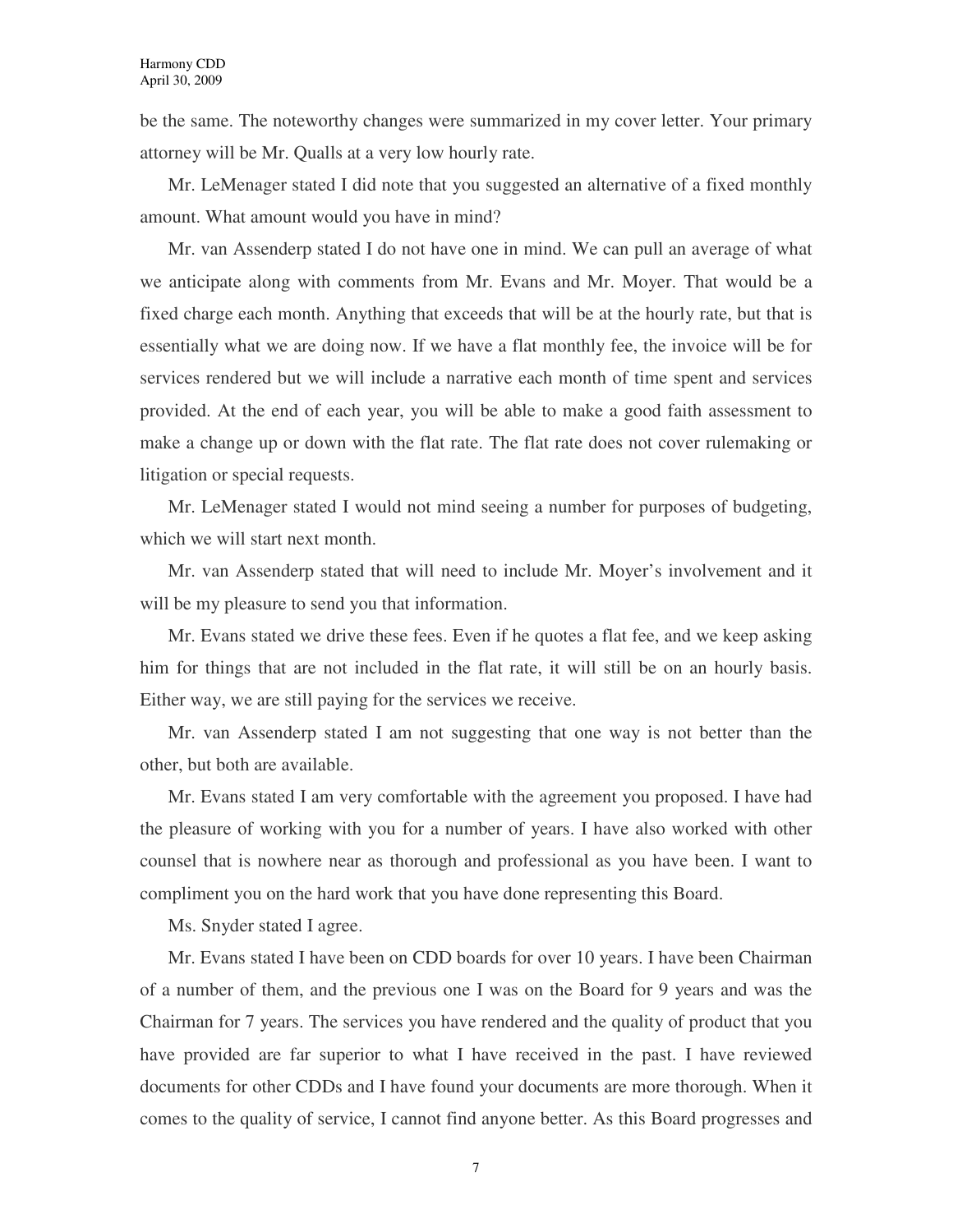ends up being a full resident Board, they will need you. They will need your guidance, your suggestions, and your wealth of knowledge. Every time we bring on a new member, you advise them of their legal obligations and their responsibilities, which are very great. A District is highly regulated. You do not make up rules as you go along. You have given this Board tremendous guidance with your wisdom and experience. I want to thank you for that. I, for one, am very happy with the agreement you proposed.

> On MOTION by Mr. O'Keefe, seconded by Ms. Snyder, with all in favor, approval was given to the agreement for legal services as provided.

Mr. van Assenderp stated thank you for your comments.

Mr. Evans stated we are glad to have you on our team, and it is always good to have someone of your character and quality that is watching out for us.

# FIFTH ORDER OF BUSINESS Engineer's Report

Mr. Boyd stated I have an update on the water line to close the loop between the east and the west sides of the property. We have completed the design, and we should have approval from Toho Water Authority in the next 30 days, followed by approvals from FDEP the next 30 days. At the next Board meeting, I anticipate we will be requesting authorization to prepare a bid package to get prices for the work with the intent of awarding a contract for the work. I distributed copies of our design drawings with our conceptual cost estimate of \$136,277 for construction. This will come from the remaining funds in the construction bond funds. I would add a 20% contingency to the costs. There are two alternatives to construct this line through the wetlands at the northeast end of neighborhood E: an open cut with minimal impact or a directional bore. Following the results of the geotechnical work, there is a deep muck pocket, so the more economical solution is a directional bore, which will result in zero impact to the wetlands. In the event we chose to do an open cut, we looked at the feasibility of would it be possible to have a boardwalk installed across the same section. Since we are doing a directional bore, that does not facilitate construction of a boardwalk. Since we are looking at this area now, we are also looking at the trees in this vicinity and what the alignment of a boardwalk would be if you want to investigate that.

Mr. Evans asked are you in discussions with the Water Management District relative to permitting a boardwalk to go through that area?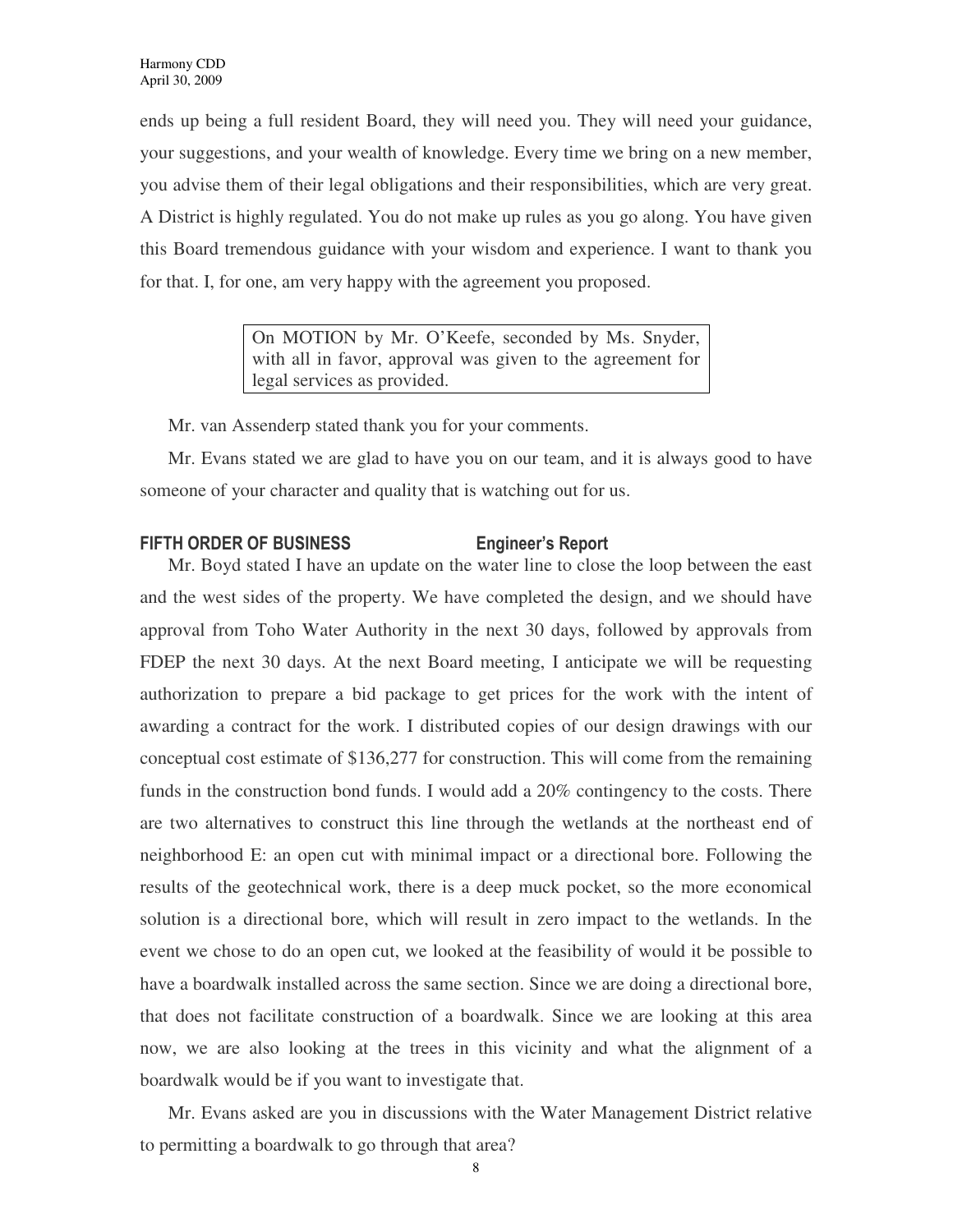Mr. Boyd stated we have an impact to that area for a crossing shown now. The permitted location does not match up with the proposed location at this time. It has already been mitigated as conservation areas, so the location could shift. We have not approached the Water Management District yet but we anticipate getting their opinion to build a boardwalk with just hand clearing of smaller trees and the feasibility of that. If they are receptive of that, we may want to look at doing this work at the same time, as well as a connective sidewalk.

Mr. LeMenager stated I think that is a terrific idea. Right now to get to the other side of Cat Lake, you have to go all the way around. Now we would have the ability to have a nice walkway to everything we are going to have on the other side. If we can do it, I think that is great.

Mr. Boyd stated the good news is the cost of the water line is lower than we estimated.

Ms. Snyder asked will the bid process be similar to the one we just did for landscaping?

Mr. Moyer stated no, this will be a hard bid where there will be specifications. Unless the bidder is not qualified to do this work, it is awarded to the low bidder.

Mr. Evans stated by the next meeting, you will engage with the Water Management District and tell them what we want to do and understand the width and dynamics.

Mr. Boyd stated that is correct. Our progress on the boardwalk was held up until we received the geotechnical results. At the next meeting, I anticipate that we should be able to share the Water Management District's opinion of facilitating this conceptual route and the estimated cost of the work. At the last meeting we were requested to look at the condition of the alleys. We have completed phase 1 of that process, which is field assessments, photographs and maps of designated areas. Phase 2 is to prioritize and prepare recommendations to the Board on what repairs should be made at this time. We have not completed that process but it will be in your next agenda package. The most severe cases are where trucks are leaving the edge of pavement, which is in two locations. Those will be at the top of the list. There are a lot of areas that need to be addressed. We will prioritize those areas with other areas to be incorporated into future O&M budgets. I also said I would bring a map of the property the CDD owns, which I brought with me to discuss with anyone after the meeting.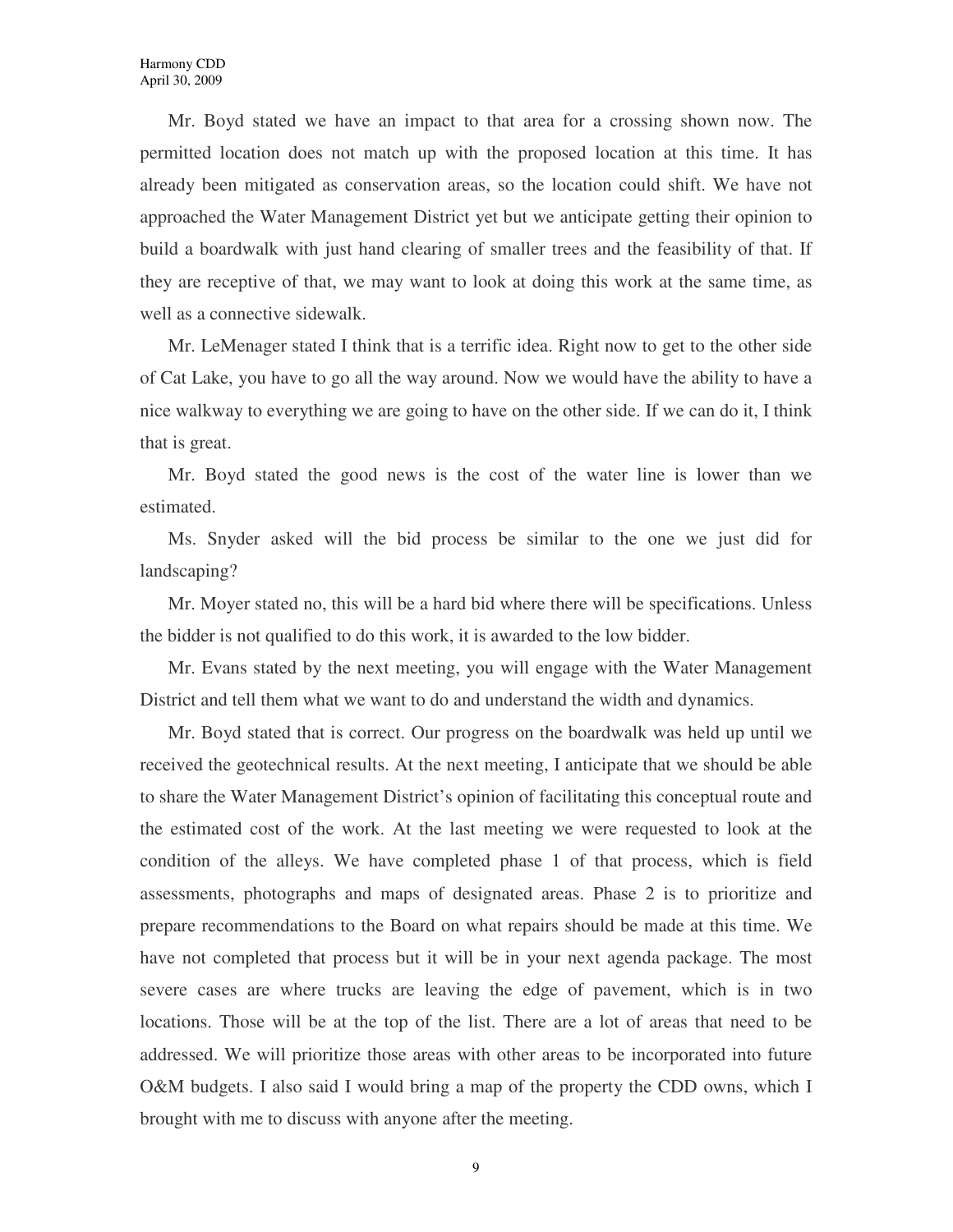# SIXTH ORDER OF BUSINESS Developer's Report

Mr. Tome stated we met with Luke Brothers for a preparatory meeting with them, and it included the field Supervisor and several key people from their corporate office. It went well and we expect a smooth transition. They are anxious and excited. They are in the process of being able to stage in the facility where REW was as they vacate. The field manager has been in touch with Mr. Haskett every day, so that is a good sign.

Mr. LeMenager asked when is their start date?

Mr. Tome stated May 14. They are ready to go.

Ms. Kassel asked they are proposing to have a field site for their equipment in the same location as REW?

Mr. Tome stated yes, REW has already removed the fence and their storage container. Luke Brothers will go in the same location. We are finalizing an agreement with them as landowner of the property.

Mr. LeMenager stated with respect to the transition from one company to the other, I am aware that one of our constituents, Pam LeMenager, has expressed some concerns with respect to issues such as mulch not being done in some of the smaller parks and chinch bugs in the smaller parks. The concern expressed was that our new landscape company should not think that is the standard we wish to maintain.

Mr. Haskett stated in the meeting with Luke Brothers, they recognized some of those areas that need some improvement. Regarding discrepancies with mulch and chinch bugs, I have addressed that with the owner and supervisors for REW. They are addressing it with some reluctance, which is understandable, but we will stay on top of that.

Mr. Moyer stated I responded to her email that at the end of this process, on May 14, with the help of the Harmony staff, we will make an assessment of work that has not been done. To the degree it has not been done, we will not pay for it. We will true up that contract.

Mr. Tome stated I met with the owner last week and all indications are that he will do all the right things. There is no indication that he will not. He will make it right.

Ms. Kassel asked do I understand from the bid proposal that we will receive a regular monthly report from the landscaper regarding work they are doing or things that need attention?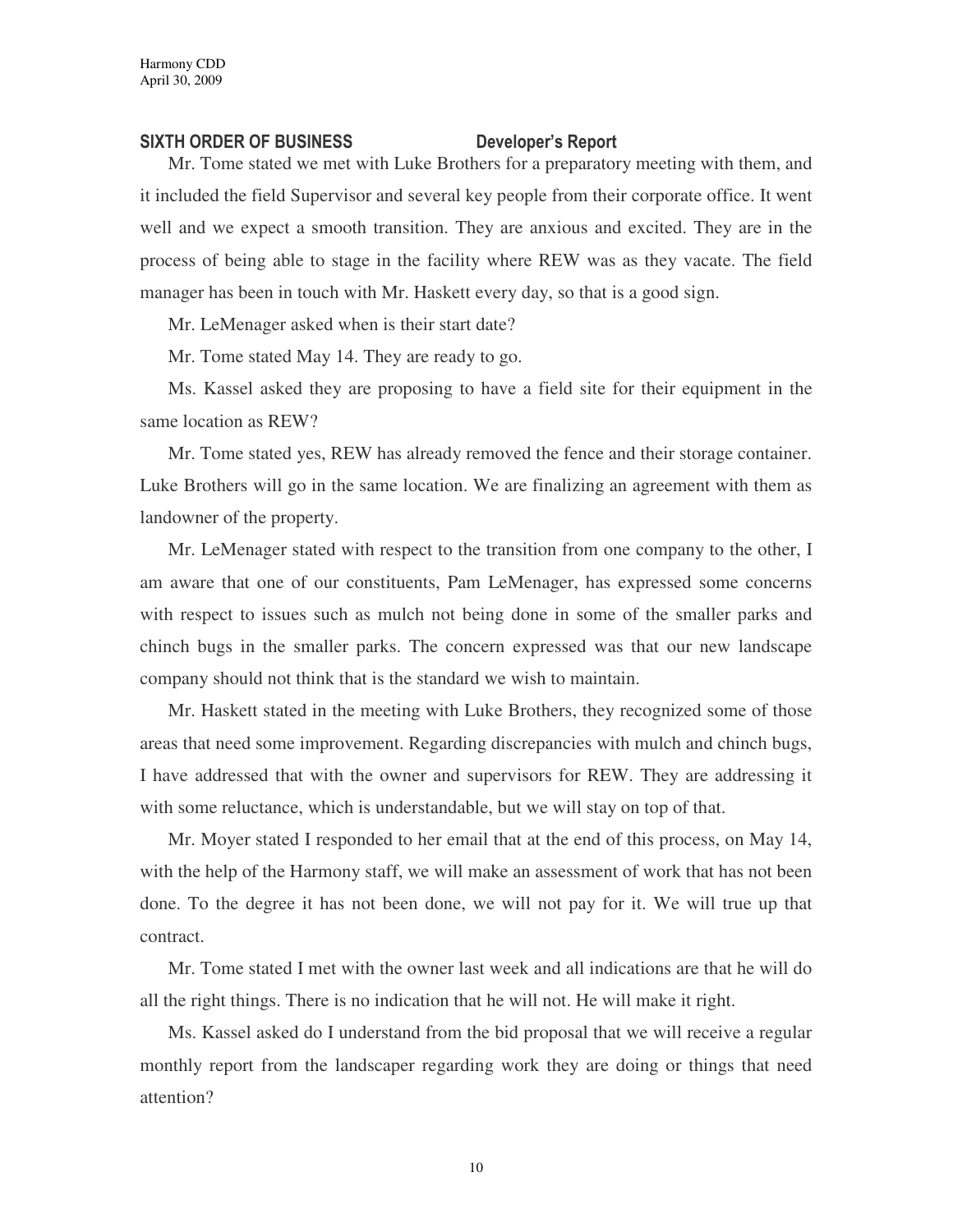Mr. Haskett stated yes, that was included in the scope of work for the company to provide a written report that will detail inspections or advise us of field issues.

Mr. Moyer asked did we provide you with similar reports that we provide for other Districts?

Mr. Haskett stated no.

Mr. Moyer stated we will send that to you.

Mr. Tome stated I want to go on record to thank all the residents for the Dark Sky Festival this past Saturday. We feel it was a huge success. It was bigger than previous years, it went smooth and it was a well-attended event. We want to thank the residents for their participation and attendance. We will continue to build on it. The educational components and things we did are the way to go and we will continue to go that direction. It showcases the commitment of Osceola County and the Harmony Development Company and residents to education and to our school system.

Mr. Golgowski stated we have been investing in dark sky lighting on the streets and at your homes. A contingent from the Dark Sky Association was here and recognized Harmony as being a dark sky community. We are the first private development in the United States to receive this award and recognition. There is a lot of competition for this award, especially in western States.

Mr. LeMenager stated I like to think of the CDD as the department of parks and recreation, this is something we will take over one day. I think it is appropriate for this Board to commend the developer on such a marvelous job.

Mr. Golgowski stated many Board members volunteered at the event.

Mr. Tome stated in conjunction with our green tour, which is something we put in place once we got our green certification, we tried to put some signs together in the community to bring recognition and to educate people on what makes the community green. For new residents, it will help them understand the sustainability and long-term commitment to make sure the community stays green. One of the main components of green certification is to continue to educate the resident base to make sure it goes into perpetuity. We wanted to present the sign idea and to ask if the development company can reproduce these signs. The material is a composite material that will not decay or rot. We want to put them in several places throughout the community, and some of the locations will be CDD property. There are already educational signs posted and a small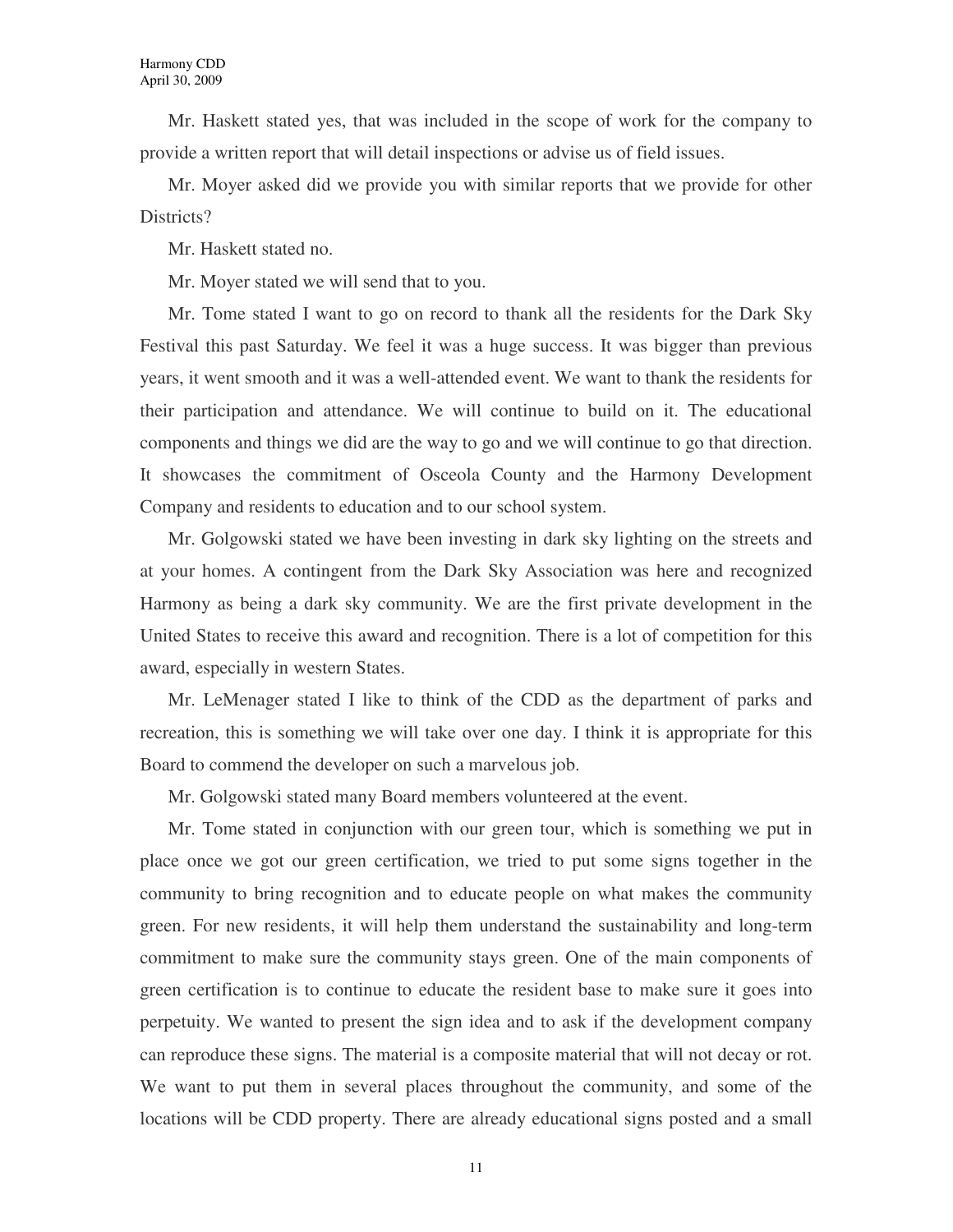group of residents goes around seasonally to replace those. These educational components will tie in with the University of Florida. It is something to consider if you want to see these in certain locations in the community. There are some for trees, wildlife areas, wetlands, dog park and others.

Ms. Kassel stated they look very nice.

Mr. LeMenager stated I think it is a great idea.

On MOTION by Mr. LeMenager, seconded by Ms. Kassel, with all in favor, approval was given to allow the Harmony Development Company to place educational signs on CDD property, as discussed.

Mr. Haskett stated the clover leaf climber is a piece of playground equipment at Lakeshore Park, and it appears to have rusted. This is the second time it has been replaced. I contacted the manufacturer in trying to come up with a solution. It appears to me the weak area is where they welded the components together, which has created a weak point and also a stress point. We are looking at a way to resolve that prior to replacing it. The hazard has been taken away so that no one gets hurt, but I will keep you informed as soon as that equipment is back in order.

Mr. Haskett stated OUC has transmission lines across the front property. The CDD placed two landscaped beds that are at the main entrance to the west and one at the boulevard at the light to the west of the light. There are 14 trees that according to Davey Tree, who does the work for OUC, have to be removed. Mr. Golgowski and I met with Davey Tree. This is a new federal law that was passed after the blackouts that occurred up north a few years ago. It has to do with the high voltage of the transmission lines. Davey Tree will remove them for free or we can choose to have them transplanted at the CDD's expense. I will come to the next meeting with estimates on having trees relocated and transplanted. I believe they are worth saving. They are winged elms that are about 15 to 20 feet tall, and magnolia trees that are 12 feet tall. They can be used throughout the community in the parks. Davey Tree will give us to the fall to get them relocated. Next month, I will have estimates for the swim club gate. Over time it has been slowly getting destroyed from people picking the lock, jumping over it and swinging on it. We are trying to come up with better grades of gates and perhaps relocating the gate to prevent further damage.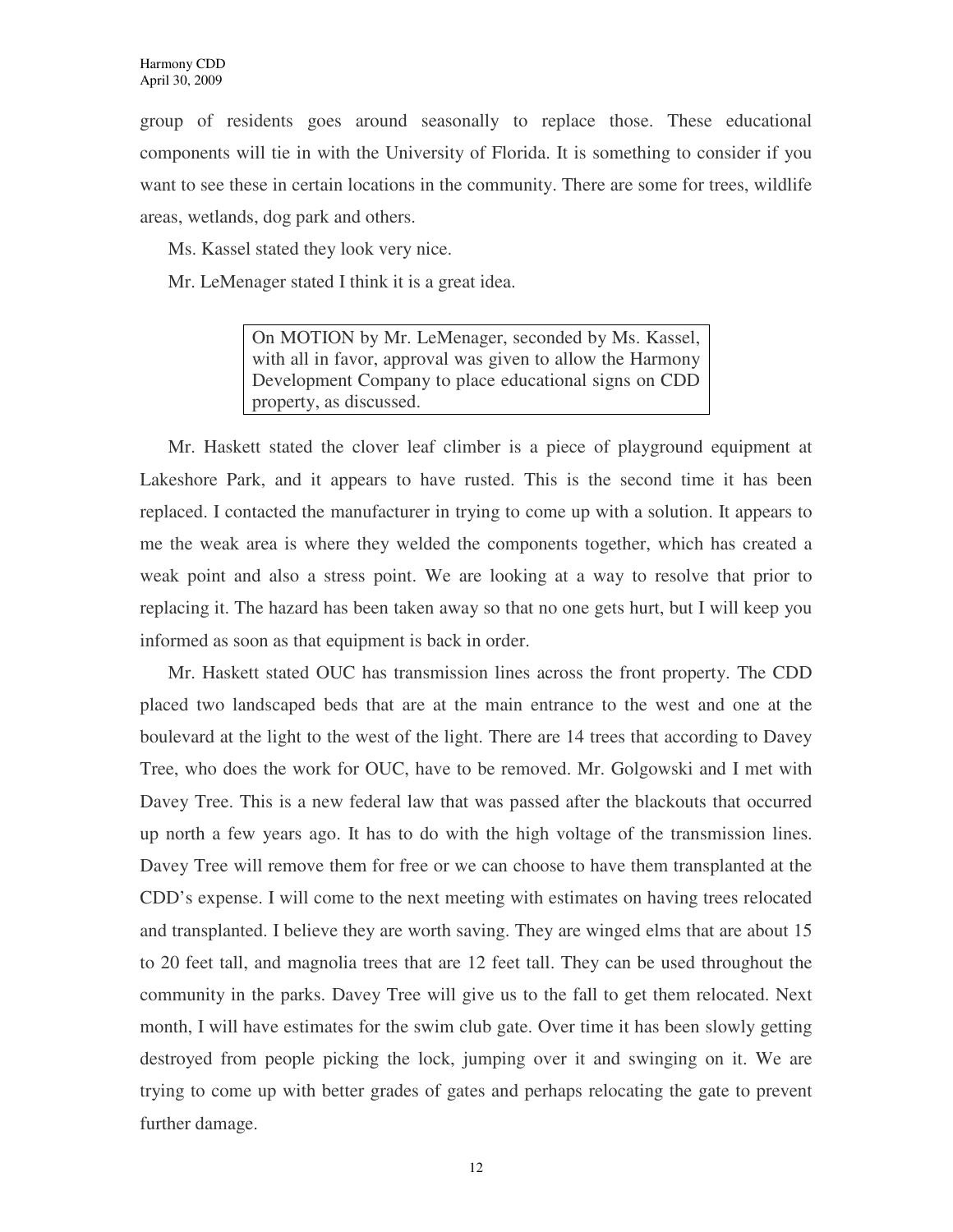Ms. Snyder stated there is a square park on Beargrass Park that has pieces out of the columns. Before I mentioned the bottom was deteriorating, but now there are chunks out of the top. I do not know if the trimmers hit it, but it does not look good at all.

Mr. Haskett stated in preparation for the budget meetings, I will be coming up with different things to use for repairs that we can use for renovating certain items.

Ms. Kassel asked are you available after the meeting to go to the dog park?

Mr. Haskett stated yes.

Mr. LeMenager stated now that we have had our trees trimmed above 10 feet, on the side streets, we are seeing little shoots growing from the bottom. That is the one gap in our plan. We need some plan to trim the bottoms. We need to think about what we do for 10 feet down. It may be as simple as educating residents. I take care of the trees in front of my house.

Ms. Kassel stated that has to do with a larger issue, setting precedent about the care of the easement between the sidewalk and the curb on all lots. Now we have set a precedent on trimming trees. In the landscaping proposals, we received prices for mowing that easement, so we have to figure out what kind of precedent we want to set, and whether or not we want to pay for maintenance for that. I am in favor of home owners taking care of it but if they do not, we are left with some trees that have been tended to and some that have not.

Ms. Snyder stated that makes it look worse.

Ms. Kassel asked what is the CDD willing to do and where do we set the boundary on what are we willing to maintain? If we mow, do we fertilize? What happens with weed control? Where do we stop? We can always go back and not do it anymore, but people get upset when you offer them something, even if they are paying for it, and then you take it away because we are not going to give them a refund on their assessments.

Mr. LeMenager stated I understand, and I have made the proposal that we take over that area in total. I am happy to compromise on the issue and restrict it to the trees. We are at a stage in our community where the development of our trees on the streets is crucial to what our town will look like in 5 to 10 years. The impression people get from seeing nice tree-lined streets is huge. I know people will treat their trees in different fashions and we want a consistent approach to make sure we take care of them so they look terrific in 10 years.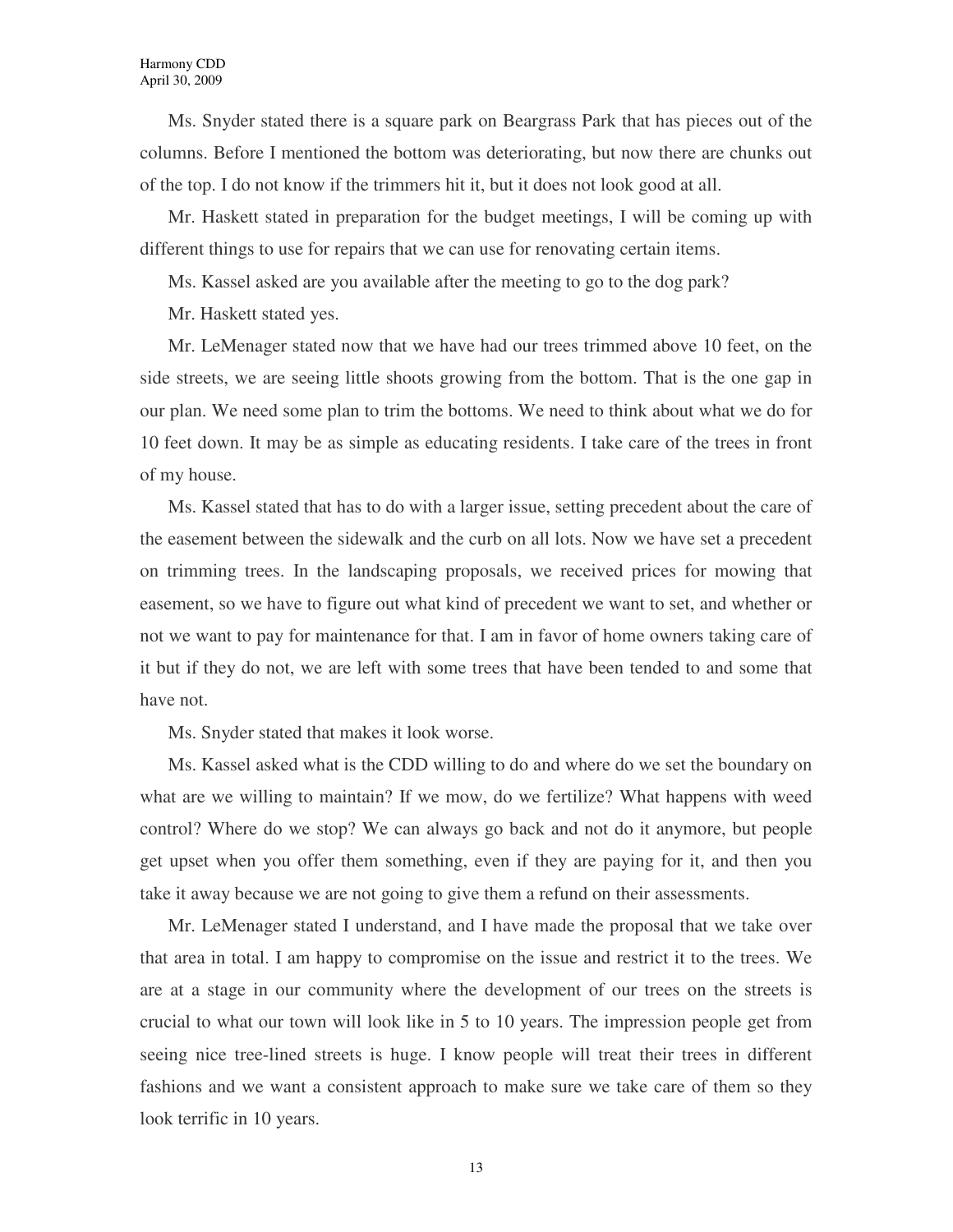Ms. Kassel asked does our proposal say the new landscape company will take care of the tree up to 10 feet? Does that mean any existing tree up to 10 feet, or is that only trees that exceed 10 feet?

Mr. Haskett stated it is from the ground up to 10 feet.

Ms. Kassel asked is that included in the landscape proposal?

Mr. Haskett stated not in the neighborhoods.

Mr. Evans stated you need to think about how you assess it. You are taking on an expense that is the obligation of the home owners and you are placing the burden on the whole District. Are you asking all the property owners in the District to pay for a maintenance issue that a handful of owners are not taking care of? Or do you look at it on a neighborhood basis for special assessments just for those who are not taking care of their street trees?

Mr. LeMenager stated given the current economic climate, we have a number of abandoned homes. While we have an HOA that occasionally does some self help, the HOA does not have much money. This body owns the easement and the trees. While we cannot do anything on private property, certainly on derelict lots, we have the power to cleanup the easement and the trees. If we have the power to put a special assessment on that property, we are in a much stronger position to do it than the HOA.

Mr. Evans stated the HOA has powers described within their documents that allow them access to property to maintain properties that have not been maintained pursuant to established guidelines, which is the self-help mechanism. I do not know if the District has the authority to impose specific assessment on a lot-by-lot basis for those who do not maintain their easement obligations and how you would proceed with that. Does the District have the right of foreclosure on those specific issues? What are the limitations relative to the amount of assessment? Can we fine them for not maintaining those easements?

Ms. Kassel asked why would it not simply be for those derelict lots? Why is it not a part of the self-help work for the HOA?

Mr. Evans stated the HOA does not have funds to maintain lots to that level. They have allocated certain funds to mow lots that have been abandoned to maintain them to a certain level but not to take over the yard maintenance for those lots.

Mr. LeMenager asked has this issue come up with other CDDs in the past?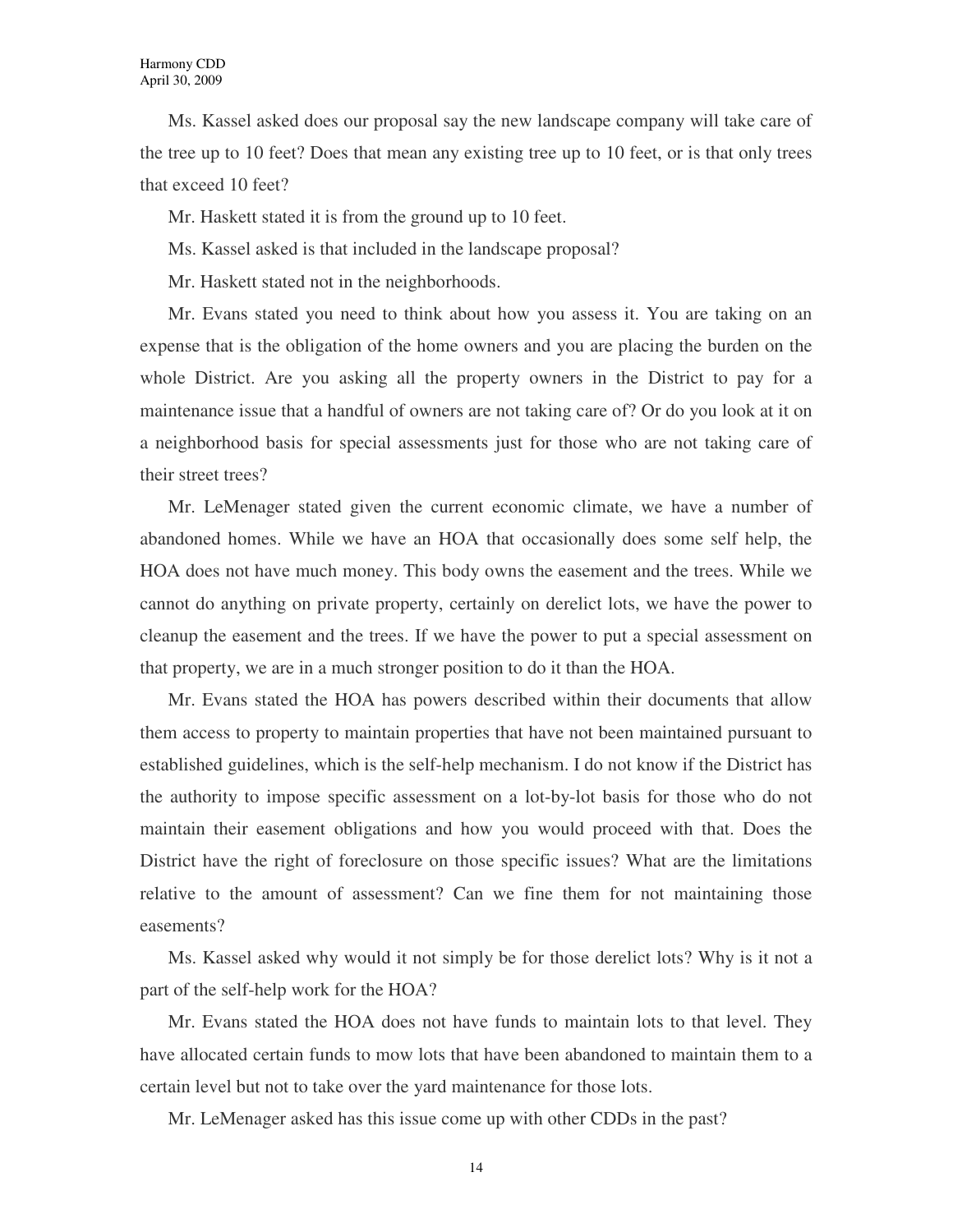Mr. van Assenderp stated yes, and your summary was correct. The District does not have the power to do any kind of punitive fines. The District may impose and levy special assessments on property. Though not required to be uniform within an area, it has to show a special benefit to the property. Some of the properties around the area where the trees are maintained will receive a similar benefit but it becomes a question of fair and reasonable apportionment. That is a problem because special assessments have not been used or tested on a per-lot basis for those who do not maintain their trees.

Mr. Evans stated the summary is we can spend a lot more money in legal fees in the pursuit of recovery than the benefit that we may receive.

Mr. van Assenderp stated that is correct.

Ms. Kassel stated I suggest for the time being that we educate the lot owners to trim their trees up to the 10-foot line and see how it goes in a number of months.

Ms. Snyder asked can we educate them and if they do not keep up with it, have the HOA send them a letter like they do for other maintenance issues? I think that produces more compliance.

Mr. Evans stated that falls under the guidelines of the landscape requirements of the HOA.

Mr. Haskett stated we can probably resolve this with a newsletter. I have been working with Melrose, the new property manager, and they will be putting out a direct mail every six months where they will discuss bullet points, such as alley lighting. I asked them to do a spring cleanup notice for yards to give tips and advice. This could be addressed in that and this can be the first avenue to address the tree issue.

Mr. Evans stated it will be a summary of what their obligations are, since probably a majority of residents have not read the association documents.

Mr. Haskett stated it will be in bullet-point format indicating the community-wide standard, including pressure washing and landscaping.

### SEVENTH ORDER OF BUSINESS Monthly Boat Report

Mr. Belieff reviewed the monthly boat report as contained in the agenda package and is available for public review in the District Office during normal business hours.

Mr. Evans stated your report included anticipated boat expenses. Are these things that need to be done now or can they be done in October with the future budget?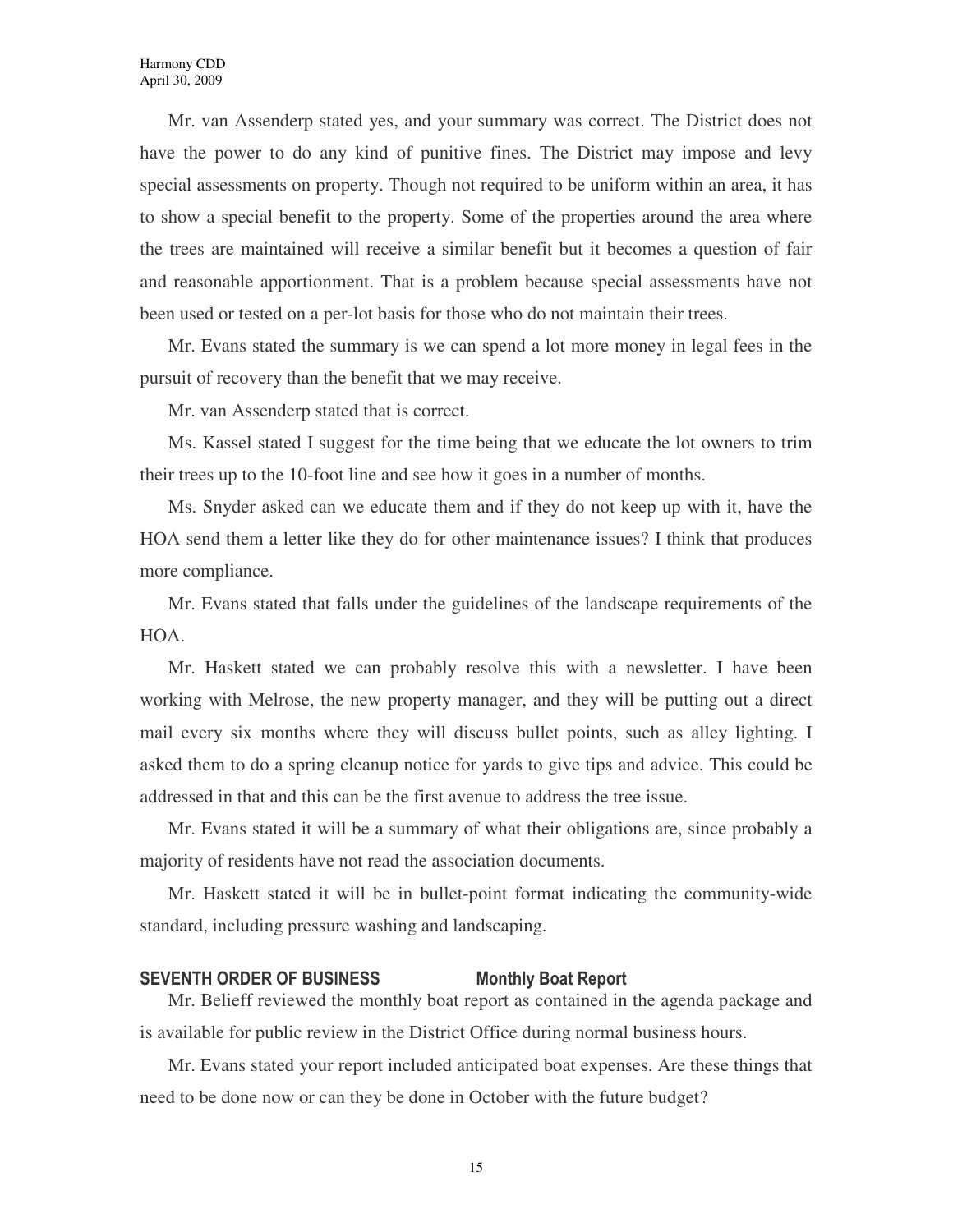Mr. Belieff stated I brought them up now due to complaints and safety issues. We are spending a lot of money to keep the boats running and now they are having problems.

Ms. Snyder stated I have received several negative remarks saying this is not an amenity but it is downgrading what we have because the boat only goes backwards. It should be fixed.

Mr. Belieff stated I know the problem and I spoke with him and told him what needed to be done. It is \$1,000 to fix it when all that needs to be done is to follow directions and hit a button. It is not running correctly, but it is running. We are thinking of upgrading the motor to what all the State parks use.

Mr. Golgowski stated the one that can be delayed is the upgraded motor for \$5,800. It will replace the controller and it is an upgraded system that has been tested in State park use and rental uses. It is a rugged system that we do not have now.

Ms. Snyder stated it seems like a waste of \$1,000. It should be fixed.

Mr. LeMenager stated if we spend the \$1,000, we will still have to do this in the future anyway. Instead of spending \$1,000 that we know we will spend again, let us do it all now. What kind of expected life will we get on the upgraded system?

Mr. Golgowski stated the motor has a two-year warranty.

Ms. Kassel asked is it possible to get some kind of service coverage?

Mr. Golgowski stated I can look into it. They are a Florida-based company so it is possible.

Mr. LeMenager stated their product is being used elsewhere in the County.

Mr. Golgowski stated it seems to be a good product and well recommended.

Ms. Kassel asked what are the containers for?

Mr. Belieff stated that was requested by the HOA to cleanup areas in Ashley Park and the swim club to straighten it up so it looks a lot better.

Mr. Evans stated a note regarding our current financial status for miscellaneous operation and maintenance, we have already spent that projected budget for the year. In our budget workshop, we will want to establish a separate line item for boat maintenance and repairs so we can track them better and be able to project what those needs may be.

Ms. Snyder stated I agree. We are offering this as one of the benefits and then it does not work.

16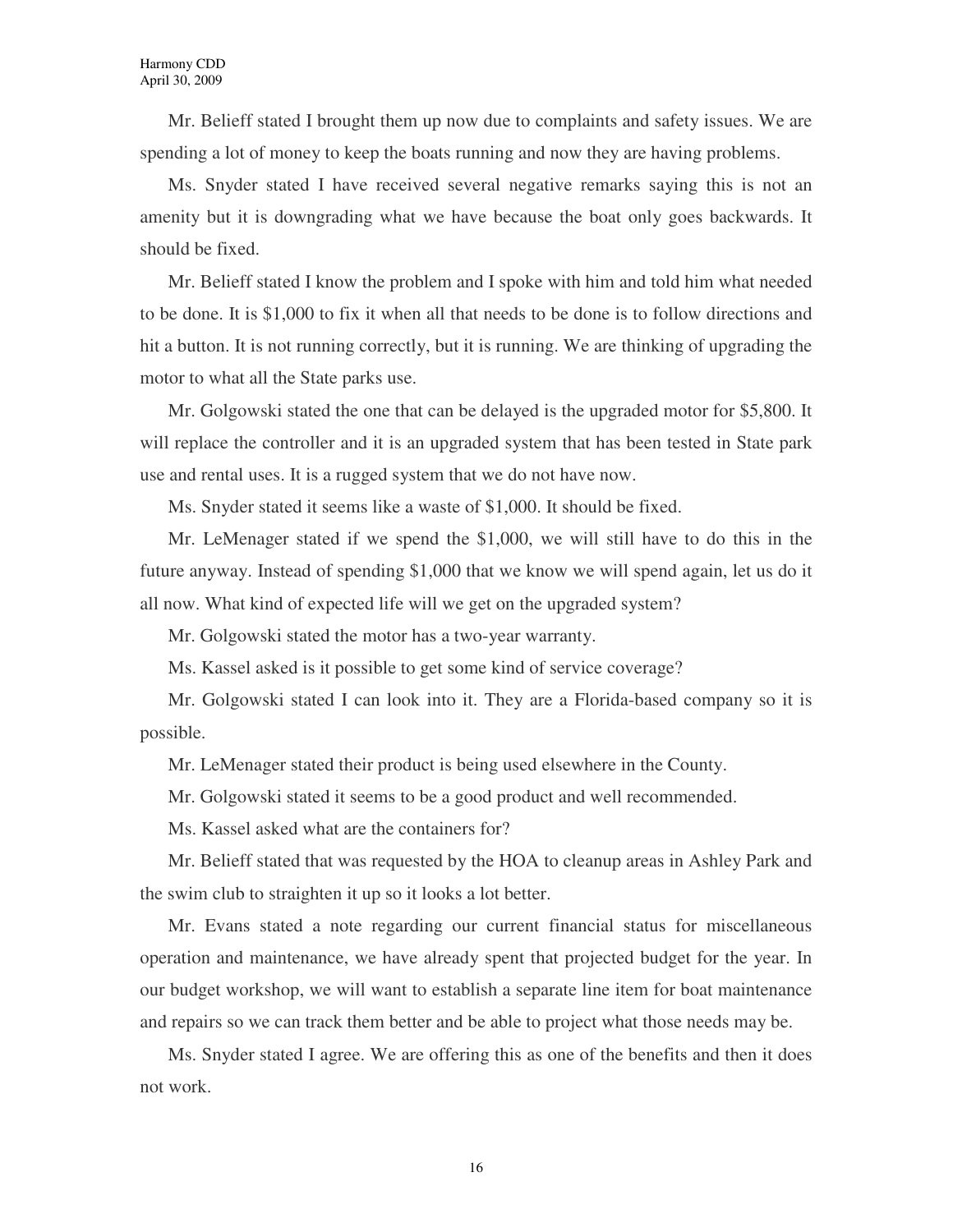Ms. Kassel stated it would be good to understand what the CDD is actually paying for the maintenance.

Mr. Evan asked which of these do we want to move forward with?

After significant discussion, the Board prioritized the repairs as follows: #1 is the pontoon guard for the small pontoon because there are dents and cracks that will cause the boat to sink if not repaired; #2 is the \$1,000 controller repair for the large boat to have it continue to be operational, though not upgraded; #3 is carpet replacement in the large pontoon boat because it is peeling and lifting and is already a trip hazard; #4 is carpet replacement in the small pontoon boat to prevent continued wear causing a trip hazard; and #5 is the upgraded controller system for \$5,800.

> On MOTION by Ms. Kassel, seconded by Ms. Snyder, with all in favor, approval was given for staff to make the first four repairs as presented and prioritized.

Mr. Evans stated we will be working on our budget next month. Give us your wish list of things we need to consider for that budget.

Ms. Burgess stated Mr. Moyer had made an appointment with someone from out of town and apologizes that he had to leave for that meeting. Ms. Snyder sent some emails related to the boat use. One was from a resident who wanted to take the kayak out early in the morning before Mr. Belieff is here. We all understand the procedure was different before Mr. Belieff was hired full time and prior to our rules being implemented. This resident has requested to be able to take out the boat at 6:00 a.m. without Mr. Belieff checking him in and out. This resident is also willing to purchase his own kayak if that will allow him to use it at the lake at his own discretion.

Mr. Evans stated he cannot use his own kayak in the lake. The District does not own the lake. It is a privately owned lake. The District has a license agreement that allows the residents, through the use of the District equipment, to have access to the lake. No one can bring their own equipment to the lake. That is not part of the agreement between the owner of the lake and the District. Other things may have been allowed but they are not permitted. It is not open to the general public.

Mr. Belieff stated the lake is open 30 minutes after sunrise until 30 minutes before sunset. If they make a reservation, I will be at the dock. I can also assist with any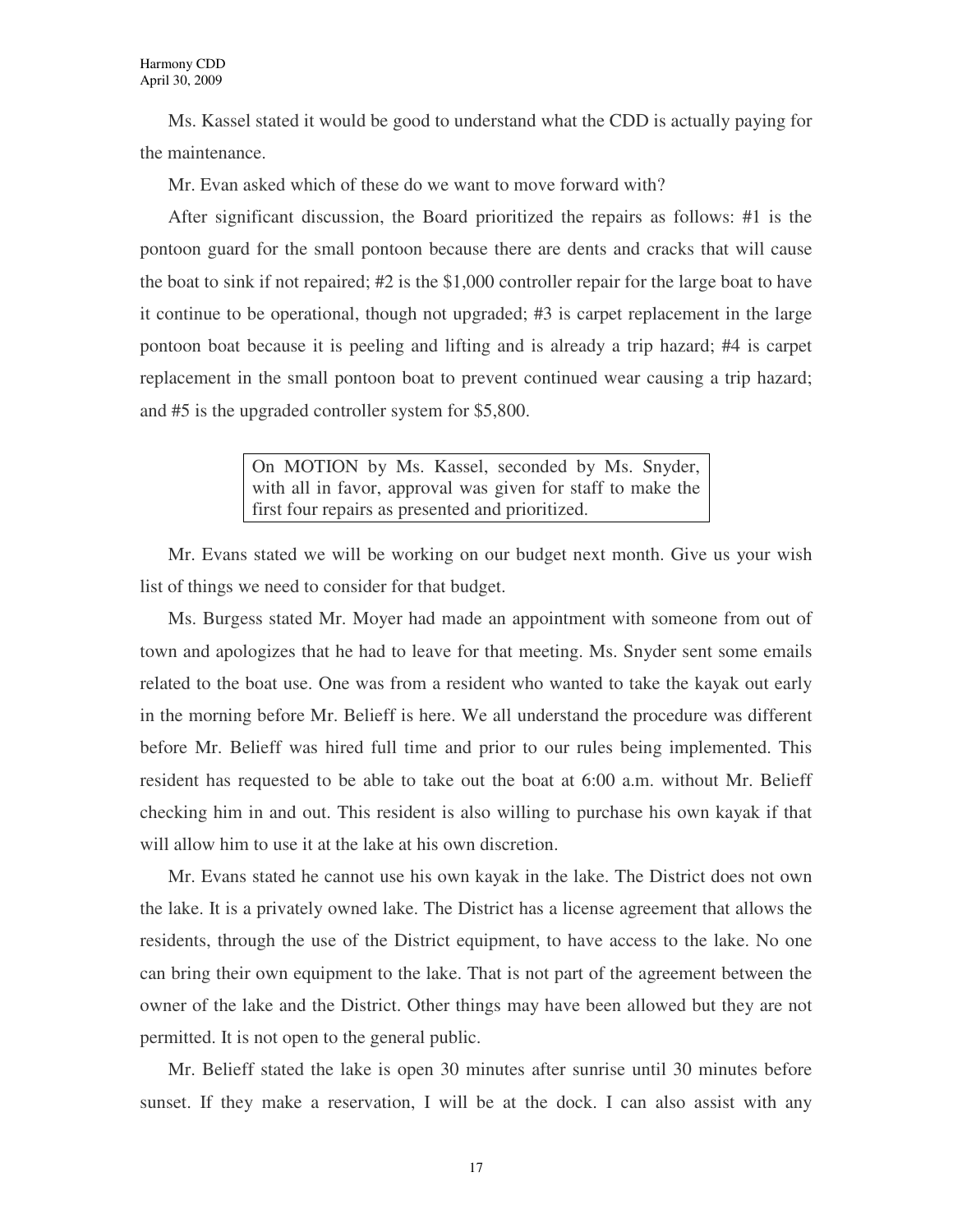paperwork that is needed. He cannot just take out the boat because I may have a reservation for it. It is also not light yet at 6:00 a.m. although I am here at 6:30 a.m.

After significant discussion related to reconsidering the hours of operation for the dock and the procedure for reserving and utilizing the boats, the Board agreed upon the following: (1) the hours of operation for the lake will remain 30 minutes after sunrise to 30 minutes before sunset; and (2) all persons using the boats must abide by all rules, procedures and policies that are in place, including mandatory boat orientation, appropriate paperwork, receiving reservations, and submitting a check for \$250 or leaving credit card information on file with the District.

Ms. Burgess stated the second email was from someone who showed up on the weekend and wanted to use the boat. It was not clear to me if they had gone through orientation or not, but an individual showed up on the weekend wanting to use the boat. Your District staff is charged with implementing the rules fairly and impartially and all boat users absolutely have to go through orientation. The question for this Board is, if a resident has completed orientation but has not arranged for their deposit with the District office prior to the weekend, do you want to allow Mr. Belieff to be able to receive a check or credit card information? We can provide a lockbox or safe for him to keep the information in, during that resident's use of the boat, and upon return of the boat, he can return that information to them. Do we want to make it easier for people who have not been able to contact the District office during the week to provide their deposit information? We need to give direction to Mr. Belieff for weekend use. There is not an issue for weekday use.

After significant discussion related to the first weekend use for residents who have not submitted their deposit or credit card information, the Board agreed to allow Mr. Belieff to take a deposit or credit card information for weekend users, for their convenience as a one-time event, who have been through orientation and upon return of the boat, the deposit information will be returned to the users with the direction that they must follow up at the District office with their deposit information or payment. Staff will report on any issues or concerns after 60 days.

Mr. O'Keefe stated we should put in another notice in the newsletter about the new reservation system to remind people of the new procedure.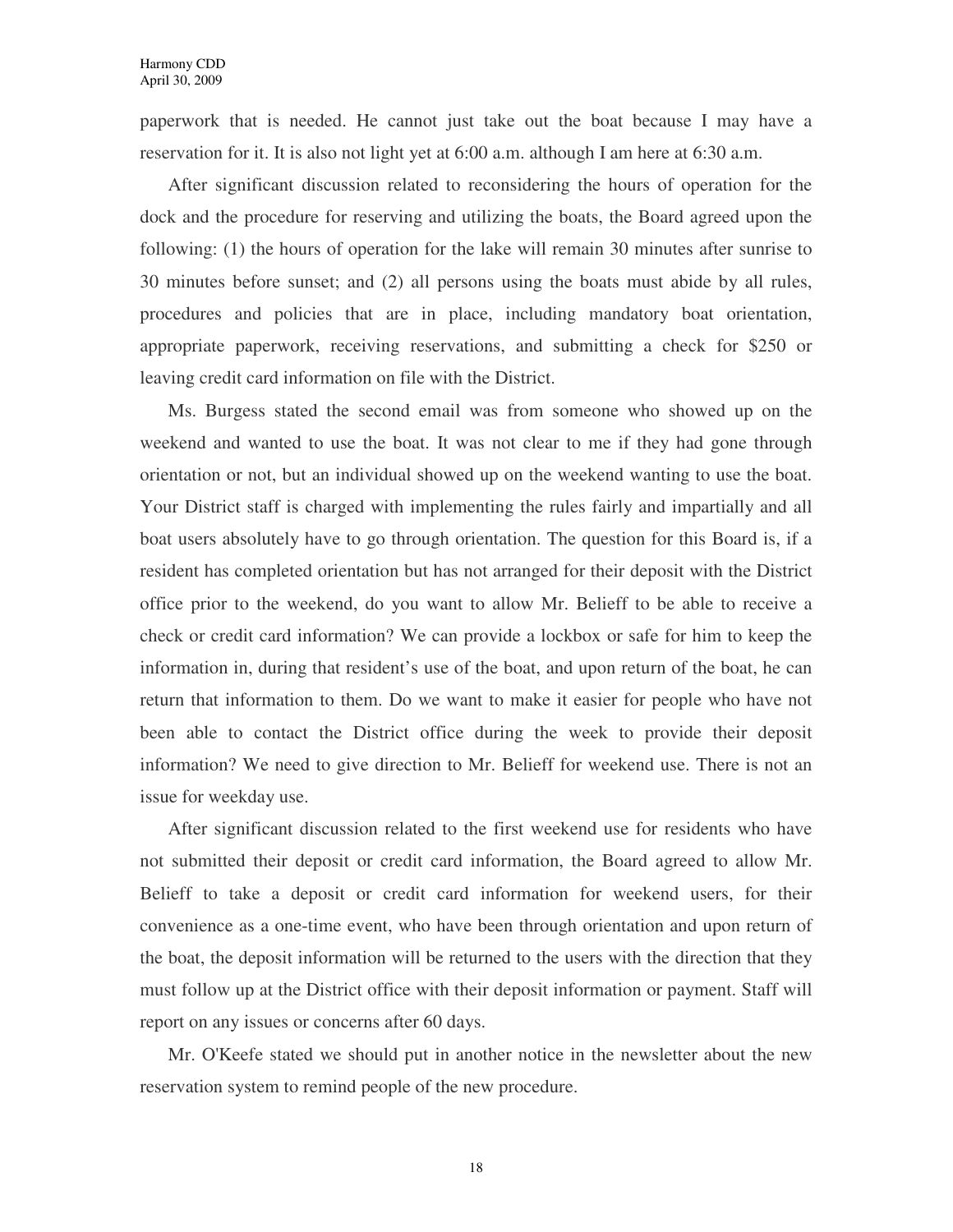Mr. Evans stated it is always good to have reminders and it is a good medium to inform and educate the community.

# EIGHTH ORDER OF BUSINESS Supervisor Requests

Ms. Burgess stated staff asked the Board at your last meeting for authorization to begin the RFP process for aquatic plant maintenance program. I provided the full package to Mr. Golgowski for his review. I forwarded some contract language to Mr. van Assenderp for his review. Next month we will have all that information put together in an RFP package for your review with your agenda.

Ms. Kassel stated I noted in the Harmony Notes that the May issue is the last edition of that newsletter. So many people are moving in and out, and the HOA will send something out every six months or so about housekeeping items. Would the CDD consider three or four times a year sending some educational pamphlet about our policies, feeding animals, use of the parks and other things that people do not know when they move here because they have not been educated about it. We could mail it to all the homes so the people living there can have this information.

Ms. Snyder asked is it not being provided for financial reasons?

Mr. Tome stated yes, it is produced for free because of the advertising provided by other businesses. Due to the economy, most people have cut back on their advertising dollars. This recent issue cost them \$1,000 to produce. We met with them this week and we are looking at alternative ways to make this happen. We have a couple ideas and we think we might be able to keep it alive. We may not be able to do it 12 times a year but perhaps six times a year. If we cannot make it work as a newspaper, we are working with the producer to see if we can do something electronically similar to what we do with our email that we send each month. We are encouraged that we think an alternative method will work and the information can be provided to the residents.

Ms. Burgess stated there is plenty of money left in the postage line item, but there would be an associated photocopying cost. If the Harmony Notes wants to have three or four editions a year, perhaps the District can consider doing it once or twice a year. We budgeted enough money for postage, which is more significant than photocopying costs. If you desire to do that, the copying costs should be able to be absorbed somewhere in the budget.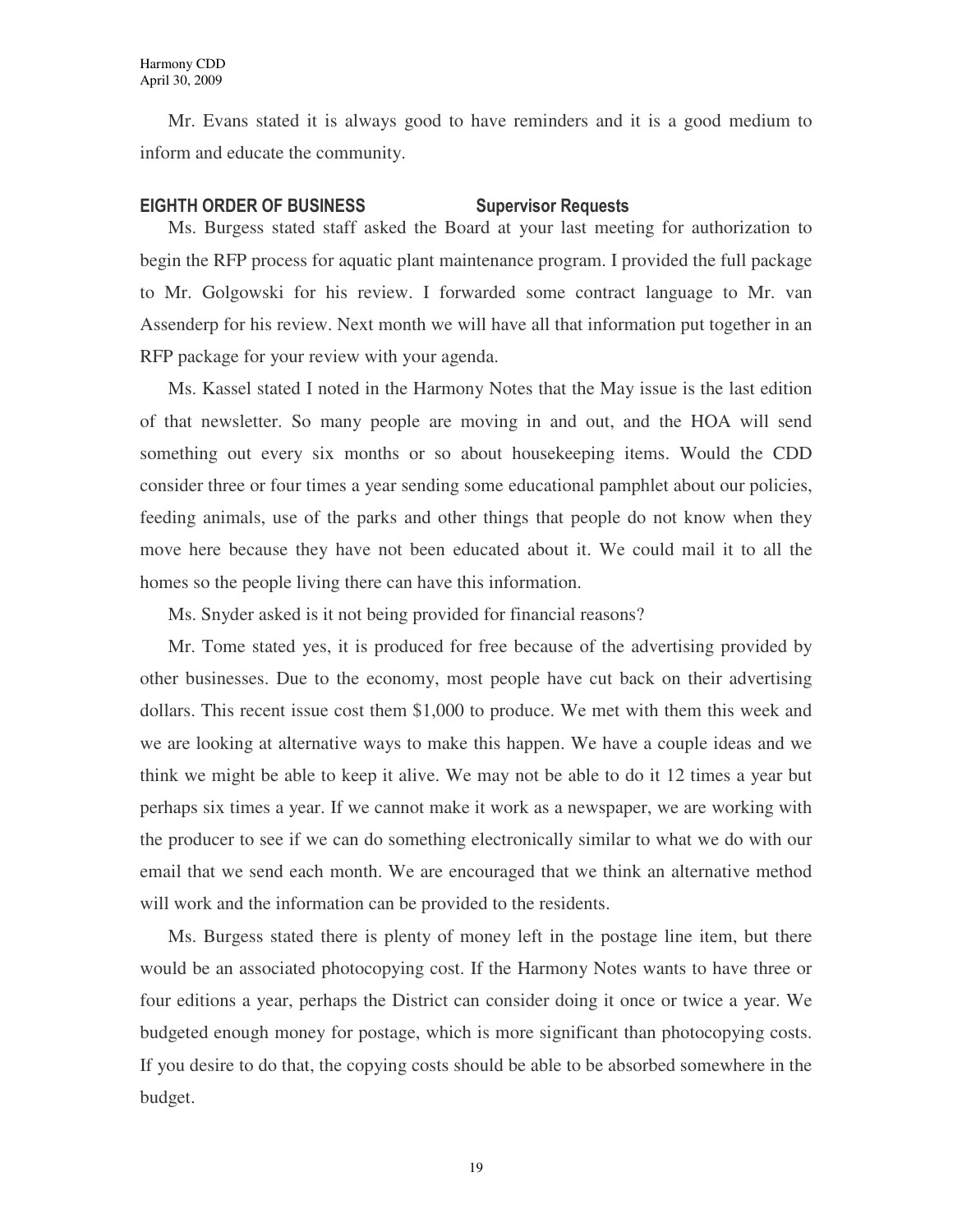Ms. Snyder asked could we partner with what the developer is doing instead of taking it on ourselves?

Mr. Tome stated if it is electronic, someone just needs to send the information to us and we will add it to the rest of the information and provide a link to the website. If it is electronic, then copy count and page count do not matter.

Mr. Evans asked is the intent to get the information into each mailbox?

Ms. Kassel stated to educate every resident, not just the owners because they may not live here, but all the residents.

Mr. Evans stated if the developer could find a way to publish this document, then the District can pay for the postage to mail it to each resident. Then I think you accomplish your task. If it is electronic, a lot of people may not read it.

Ms. Snyder stated I think we should work together on this.

Mr. Tome stated we should have an answer in the next week or two as far as whether it will continue as a 12-month issue or what else we might be able to do.

Mr. Evans stated Ms. Kassel can provide input as to information you would like to see in the newsletter because you interact with a lot of residents and you hear a lot of issues. We can address those in the newsletter.

Ms. Burgess stated your next meeting is scheduled for May 28, 2009, at 9:00 a.m.

Mr. O'Keefe stated I am showing a budget workshop on May 20, 2009.

Ms. Kassel stated I am not available on the  $20<sup>th</sup>$ . There is a conference for green cities at the convention center May 19 and 20.

Mr. Evans asked will we see the proposed budget before our meeting on May 28?

Ms. Burgess stated yes since you are having a workshop on the  $20<sup>th</sup>$ . We will work on that budget next week.

Mr. Evans stated our budget workshop will be Thursday, May 21, 2009, at 9:00 a.m. One thing that will change is currently the landscaping items included a long list of items, but now they will be condensed. The biggest items will be electricity for street lights and then forecasting what repairs will be and the wish list for the boats and equipment.

Ms. Kassel stated in our monthly financial statements, sometimes budget items are amortized over a full year when we do not spend them over 12 months but at one particular time.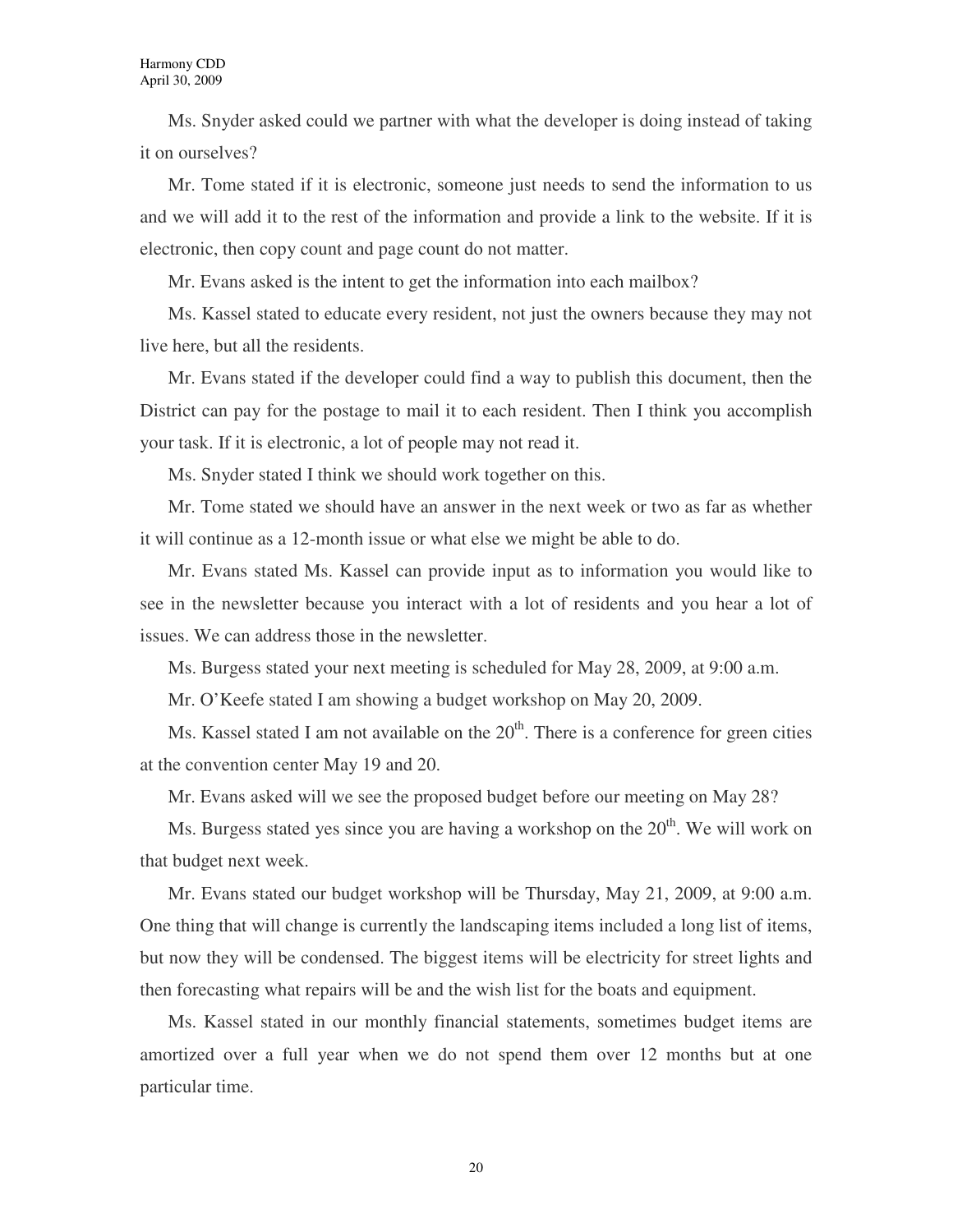Ms. Burgess stated that is true for certain line items, particularly insurance. Typically we pay an insurance premium in full at the beginning of the year so it is not amortized over 12 months.

Mr. Evans stated at that workshop, if there are projects for us to take into consideration, that is when we will consider those so please provide an estimate for them and the timing of when it will be best to implement them.

Ms. Burgess stated we would like those by May 8, 2009.

### TENTH ORDER OF BUSINESS Audience Comments

A Resident asked what can we do about the condition of all the homes that have been abandoned?

Mr. Evans stated that is an issue for County Code enforcement.

Mr. George Schiro asked has REW been told about the dead grass at the end of Buttonbush Loop? It has been there for six months.

Mr. Haskett stated I will need to check our records.

Mr. Schiro stated there is also a chinch bug problem. Who is responsible for posting these meetings with signs on bulletin boards and on the website?

Ms. Burgess stated I post them on the website.

Mr. LeMenager stated there were no signs outside.

Ms. Snyder stated the meeting schedule is on the website.

Ms. Kassel stated the signs in the community are something the developer puts out and it did not happen this month.

Mr. Schiro asked is that not the responsibility of the management company?

Ms. Burgess stated no.

Mr. Schiro stated at the end of the last meeting, Mr. Moyer indicated that a publicly accessible forum would be added to the CDD website.

Ms. Burgess stated he said he would look into it.

Mr. Schiro asked what is the status of that?

Mr. Evans stated I think we are good with what we have. I think the system that we have as far as comments works fine.

Ms. Burgess stated most attorneys we work with typically request that all information go through the manager's office simply so that these Board members avoid any violation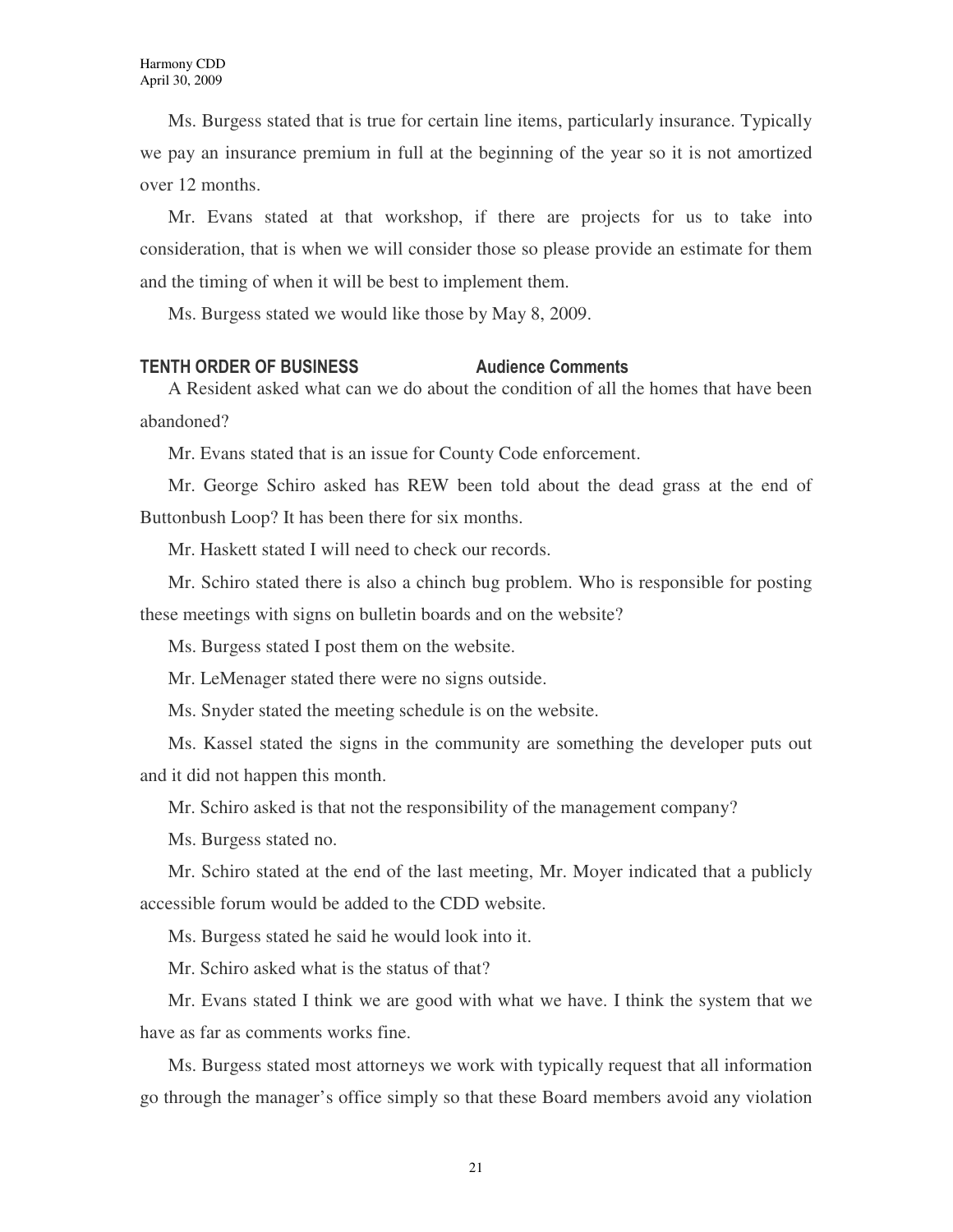of the Sunshine Law. This attorney in particular wants to safeguard and preserve any criminal actions being taken against these Board members.

Mr. Schiro stated I agree completely, but going through the website should do the same thing as going through the manager's office.

Mr. LeMenager stated you can do that now. I get emails from people with comments and we just had one on the lights by the school. When I respond, I give them the link on our website. We have a section for comments and one to report problems.

Mr. Schiro stated all that information is basically private. If I send you a message, only you and I know about it when the whole community should really know about it.

Mr. LeMenager stated if you send something to the CDD, we all find out about it. They let us know.

Mr. Schiro stated the rest of the community would like to know all these questions so we can keep up on what is going on.

A Resident stated no, no one else really cares.

Mr. Schiro stated so that has been shot down by Mr. Evans.

Ms. Burgess stated no, not by Mr. Evans but by staff in consultation with the attorney.

Mr. Schiro asked did any of the landscaping vendors involved in the recent bid process lodge a protest?

Ms. Burgess stated no formal protests were filed.

Ms. Kassel stated we actually received a letter from one of the losing bidders commending us for the work we did.

Mr. Schiro asked why are meeting minutes posted online as pictures rather than text?

Ms. Burgess stated not everyone is able to access Word documents, so we put everything in pdf format.

Mr. Schiro stated it is a pdf picture as opposed to pdf text.

Ms. Burgess stated the Severn Trent scans these items and forwards them to me to post.

Mr. Schiro stated that is absurd.

Mr. Burgess stated that is the equipment they have.

Mr. Schiro stated meeting minutes a year ago for the harmony CDD were posted as text. Now the minutes are posted as pictures. Do we all understand the shortcomings of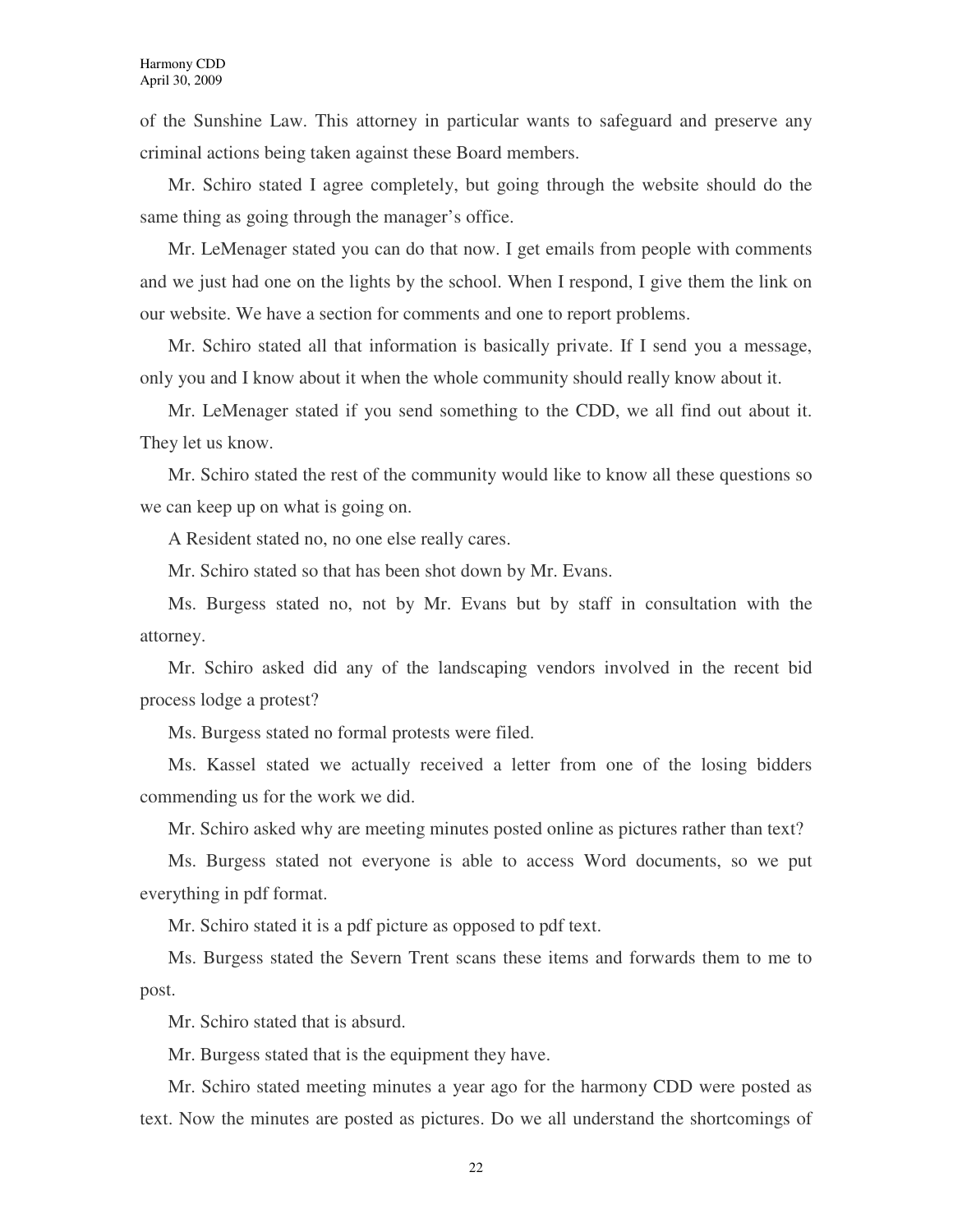that approach? You cannot search pictures for a word in a document. Since the CDD used to publish minutes as text in pdf files in the past, why have we changed that and made it now pictures?

Ms. Burgess stated the equipment changed when the website host changed.

Mr. Schiro asked can we get the equipment changed back to what we used to have?

Ms. Burgess stated that is a Severn Trent issue to address.

Mr. Evans stated we are good with what we have.

Mr. Schiro asked so residents cannot search your documents for an item?

Ms. Burgess stated if you have a question, then email it and staff will research it.

Mr. Schiro stated I know there have been discussions in the past about a community garden. How do I go about getting access to the new community garden?

Mr. Evans stated there is not a community garden.

Mr. Schiro stated yes there is, and I have pictures to distribute. It is currently on developer property.

Mr. Evans stated this is not CDD property. This is a CDD meeting and this is not CDD property.

Mr. Schiro stated we have talked about a community garden on developer property at past CDD meetings.

Mr. Evans asked did you trespass on private property to take these photographs?

Mr. Schiro stated I will keep the source of those photographs to myself.

Mr. LeMenager stated that is outside the boundaries of the CDD.

Mr. Evans stated the CDD does not have a community garden.

Mr. Tome stated we have cows and other amenities on the west side of the property and residents are not allowed access to them.

Ms. Kassel stated this is not a community garden.

Mr. Evans stated it is not on District property, it is not on your property, so you need to move on. Your three minutes are up.

Mr. LeMenager stated this is not a CDD issue.

Mr. Darrin Yeager stated I have a petition signed by over 100 residents for a skate park for our youth. They do not really have a place to skateboard that is safe and that will not cause problems. Bill Fife indicated he thought there was a piece of property across from the school for this amenity.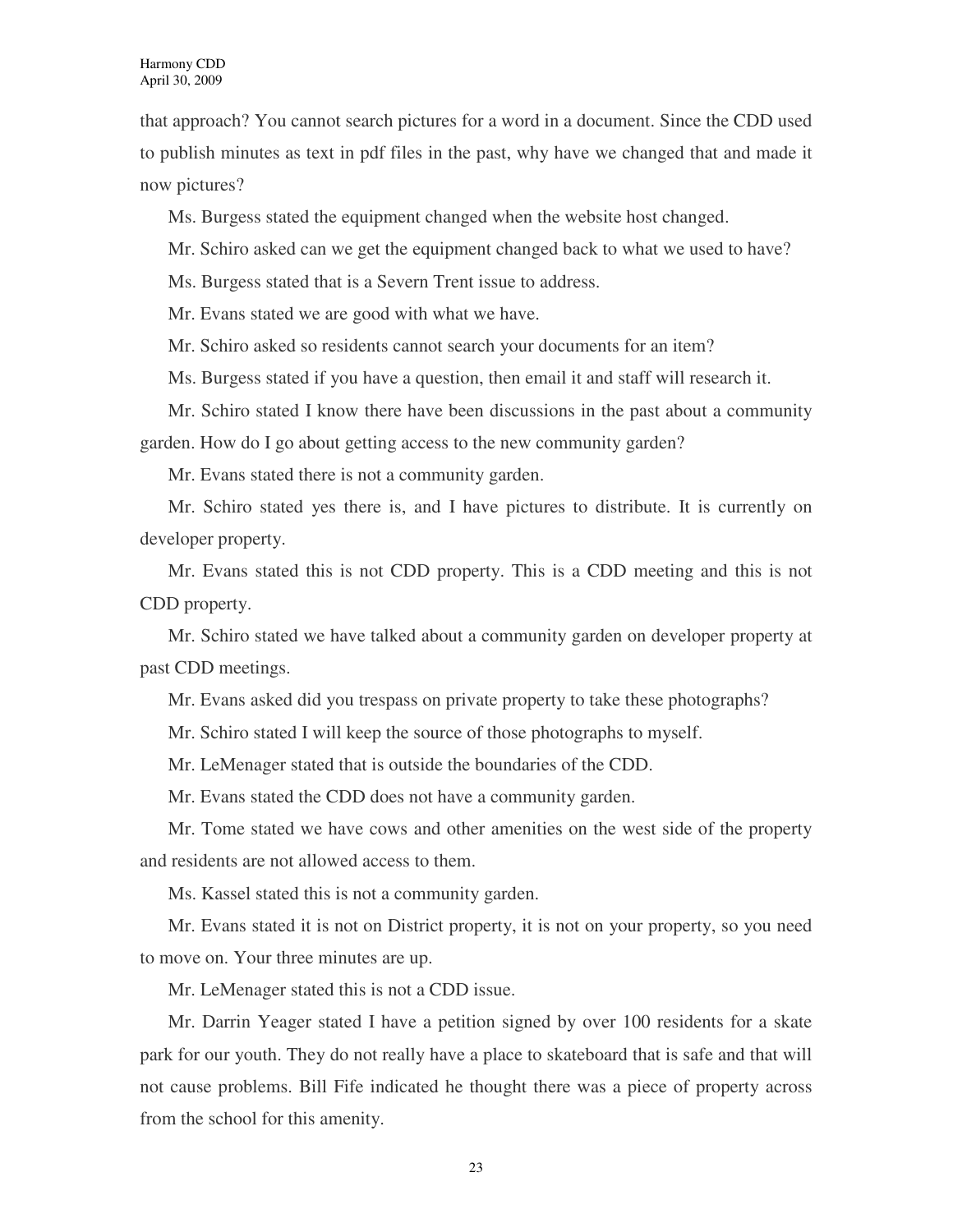Mr. Jason Roberson stated I work for a skateboard company that sells skateboard shoes. There are many ways to go about building a skateboard park. This community has three basketball courts for the residents, and there are more injuries on a basketball court than with skateboarding. In a study of 1,000 participants, 21.2 were injured in basketball and only 8.9 were injured in skateboarding. We are requesting to add an amenity for skateboarding for the community's youth.

Mr. Evans asked are you proposing to build and operate a skateboarding facility on District property? Or are you asking the District to pursue the construction and operation?

Mr. Roberson stated we are asking the District to build the park as an additional amenity.

Mr. Evans asked what do they cost?

Mr. Roberson stated I do not have any estimates because it depends on what you include. It is a slab of concrete that is bigger than a basketball court to put the items on. I have information on the company that built the skateboard park in St. Cloud. The park will look like a plaza and it will stop kids from skateboarding downtown. It will not be an eyesore but will be a nice area for kids to congregate.

Ms. Snyder asked is it \$10,000 or \$50,000?

Mr. Roberson stated it depends on the design. You can spend a lot of money on the wrong design where kids will not use it, and you can spend money the smart way on a design that kids will use.

Mr. LeMenager stated I think we should look into it because they are going to skateboard anyway.

Ms. Snyder stated I know it would be used.

Mr. LeMenager stated I suggest they bring us a proposal.

Mr. Evans stated we have a budget workshop coming up in a couple weeks. If you can provide us with more specific information with cost parameters or cost ideas, we will consider it. There has been some discussion about creating an additional amenity for the youth in the community. We do not want them skateboarding around town. it will be a matter of what it will cost and whether or not residents want to add it to the budget for next year, so it will not be implemented until at least October if we include it in the budget.